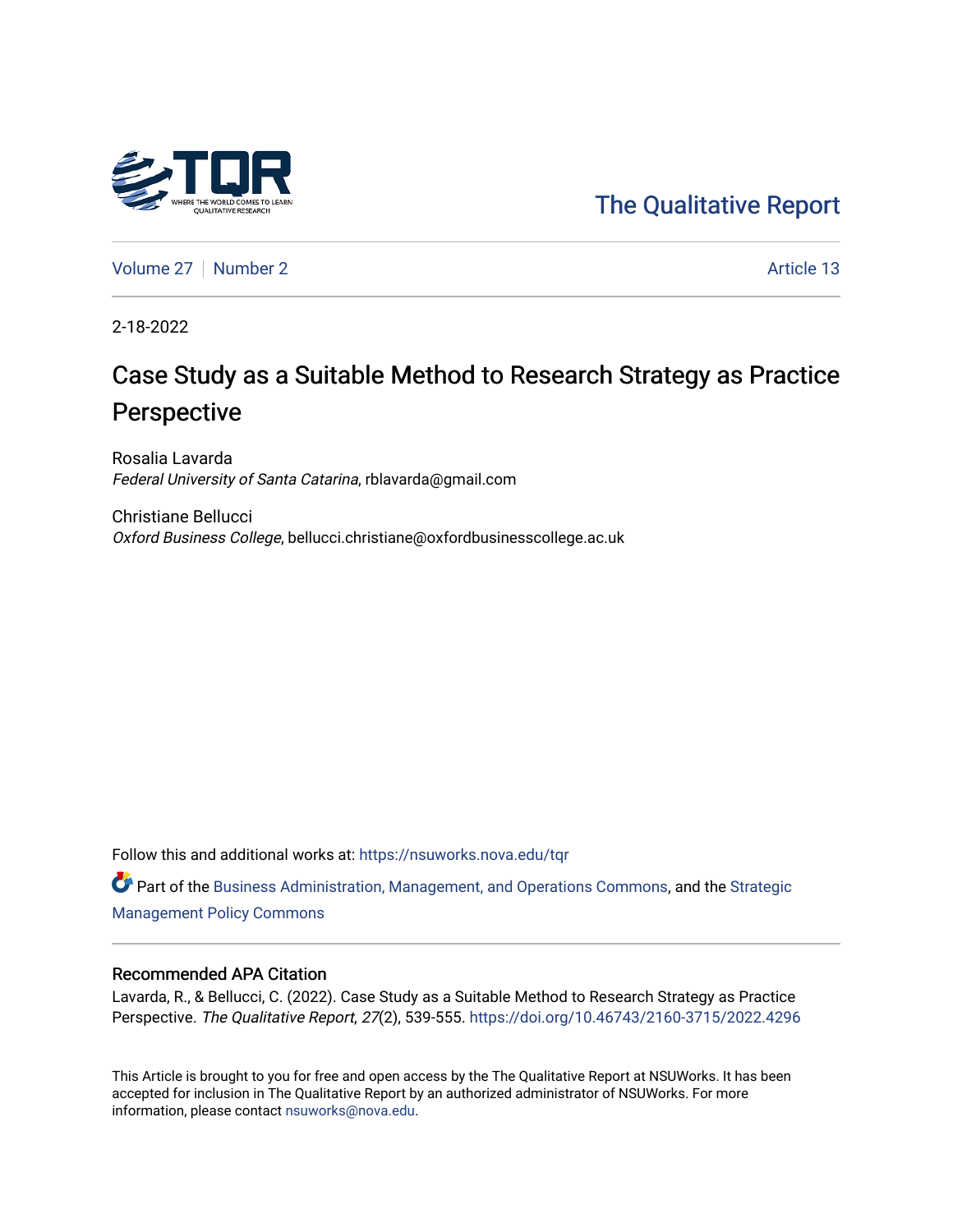

## Case Study as a Suitable Method to Research Strategy as Practice Perspective

## Abstract

The goal of this study was to comprehend how case studies are used to analyze strategy as practice perspective phenomena inside organizations. Through a narrative review, associated with a systematic analysis of the literature, we revisited papers published in high index management journals that have presented the case study as method to analyze phenomena from the strategy as practice perspective. We understand that the case study method was used appropriate to analyze in-depth phenomena concerning the perspective of strategy as practice. Both, the method, and the strategy as practice perspective look at the phenomena in their singularity. This study contributes to reveal that the case study method has the power to study reality in the field of research, such as dynamic social process, micro activities (routines), individual behavior, interactions, and processes.

## Keywords

strategy as practice, case study, theoretical review, qualitative research

## Creative Commons License



This work is licensed under a [Creative Commons Attribution-Noncommercial-Share Alike 4.0 International](https://creativecommons.org/licenses/by-nc-sa/4.0/)  [License](https://creativecommons.org/licenses/by-nc-sa/4.0/).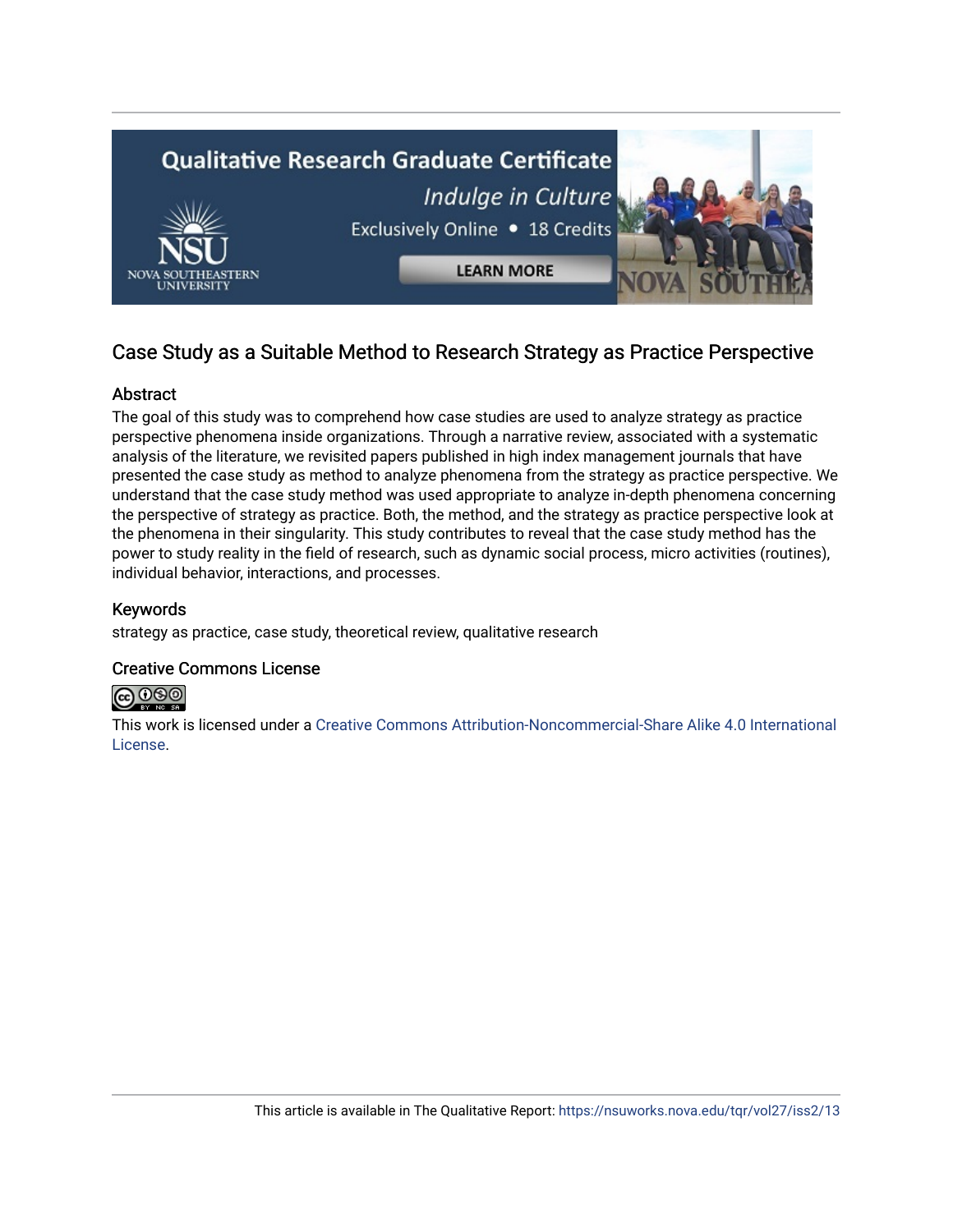

## **Case Study as a Suitable Method to Research Strategy as Practice Perspective**

Rosalia Barbosa Lavarda<sup>1</sup> and Christiane Ferreira Bellucci<sup>2</sup> <sup>1</sup>Federal University of Santa Catarina, Santa Catarina, Brazil <sup>2</sup>Oxford Business College, Oxford, United Kingdom

The goal of this study was to comprehend how case studies are used to analyze strategy as practice perspective phenomena inside organizations. Through a narrative review, associated with a systematic analysis of the literature, we revisited papers published in high index management journals that have presented the case study as method to analyze phenomena from the strategy as practice perspective. We understand that the case study method was used appropriate to analyze in-depth phenomena concerning the perspective of strategy as practice. Both, the method, and the strategy as practice perspective look at the phenomena in their singularity. This study contributes to reveal that the case study method has the power to study reality in the field of research, such as dynamic social process, micro activities (routines), individual behavior, interactions, and processes.

*Keywords:* strategy as practice, case study, theoretical review, qualitative research

## **Introduction**

Traditionally, the discipline of strategy has dealt with its issues as something that the organization has: the organization applies strategy in one way or another (Whittington, 2003). Strategy studies to date have addressed the macro aspects of the organization, in which the complexity of the strategic process is reduced to some causal variables, leaving aside the evidence of human actions interactions. Thus, the field of strategy needs to show a much more micro-level, in-depth phenomena (Johnson et al., 2003).

In the strategy as practice perspective (Jarzabkowski et al., 2007; Whittington, 1996), research has emerged termed as Strategy as Practice (SAP), or strategizing, in which the topics addressed are the actions and interactions of the individuals practicing the strategy. From these studies, strategy thus, is viewed as something that people do, instead of something the firm has (Whittington, 2006).

Considering focusing in practices, more researches are required to have a closer look at organizations, observing the daily routines and activities, claiming for qualitative analysis more than large statistical databases. In this way, Whittington (1996) highlight that the adoption of case studies is suitable as a method to detail the implementation of strategy providing insights to managers in their decision-making process.

Aligned to this approach, we believe that case study is an appropriate method to understand what happens inside organizations through the strategy as practice perspective, providing elements to researchers to examine the actions and interactions in the social context and the routines that constitute the daily organizational life (Jarzabkowski, 2003).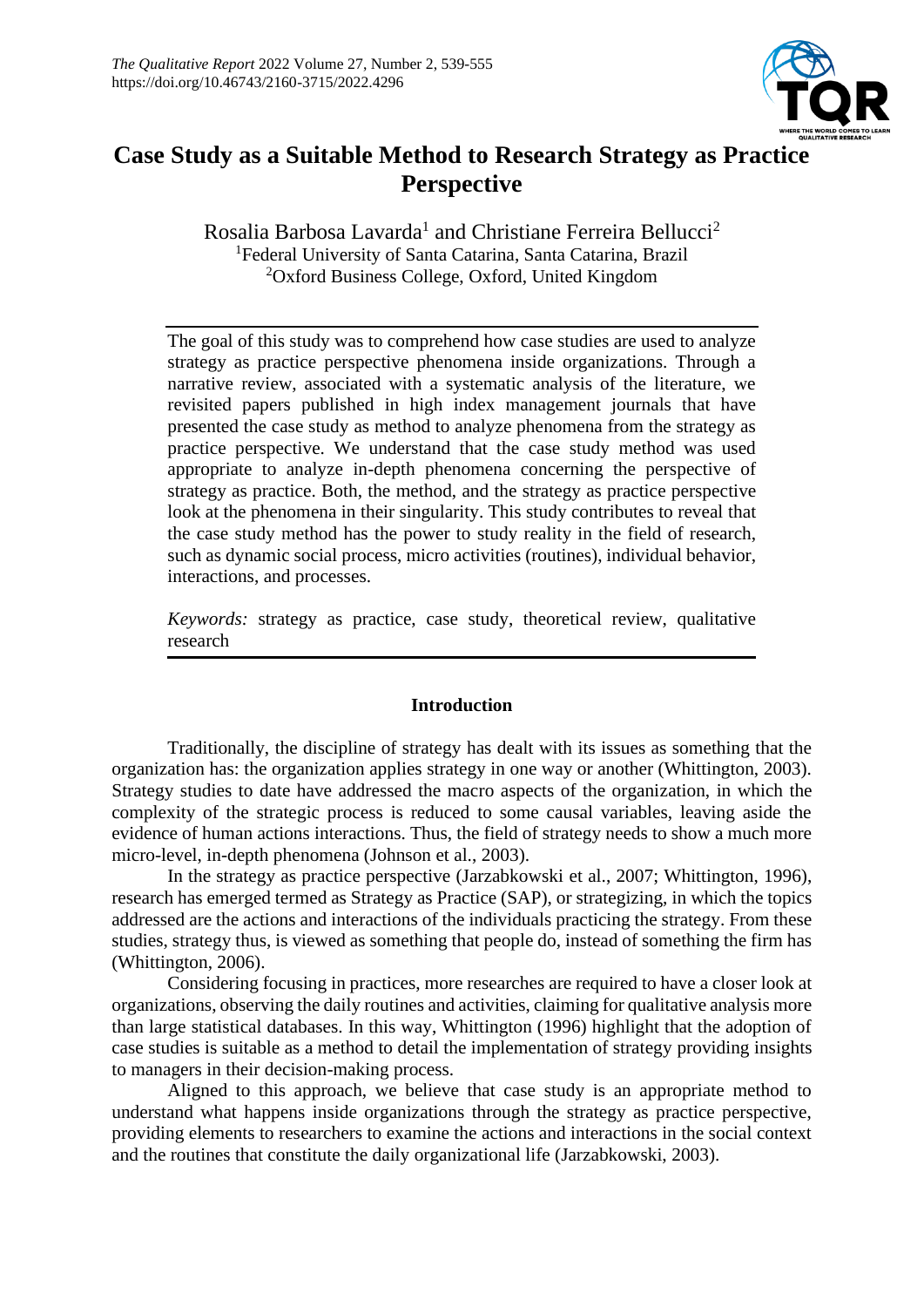Authors such as Baxter and Jack (2008), Daughtery (2009), and Gaikwad (2017) have emphasized the potential and how rigorous a case study must be to approach in-depth phenomena. Morse and McEvoy (2014), for instance, have evidenced that the case study is an appropriate qualitative methodology for research and practice in sport management. However, how the case study is used to understand phenomena from the strategy as practice perspective is still under researched.

Following the idea that it is necessary to go inside the organization where things are being performed by people to understand how these phenomena occur, in the moment they are generated, and considering that case study approach is applicable method to exam in-depth phenomenon we elaborate the following research question to guide our study: how are case studies used to analyze strategy as practice perspective phenomena inside organizations?

To answer the research question, we developed a narrative review of the literature associated with a systematic analysis in leading management journals where we revisited papers that have presented the case study as method to analyze the phenomenon through the strategy as practice perspective inside organizations.

We understand that the case study is a suitable method to perform an in-depth analysis of phenomena when it concerns to the strategy as practice perspective, once it analyzes the case in its singularity as it does the studies of strategy as a social practice, shedding light on the actions and interactions, individual behaviors, the routines or specific strategic episodes and decision-making processes inside organizations. Thus, we took well-known works and showed how the case studies were applied when the perspective used was the strategy as practice.

This study contributes to the qualitative research literature to reveal that qualitative methods, such as case study, have the power to study reality in the field of research, because it studies the phenomenon at an in-depth level, such as dynamic social process, micro activities (routines), individual behavior, interactions, and processes.

This work is structured as follows: in next section, we present a brief theoretical review about strategy as practice perspective followed by the review of case study method in a qualitative approach; then, the methodological procedures of this study are exposed and, in the last sections, the results and discussion of these analysis are presented. We close this with final remarks, presenting some contributions, limitations and future avenues of research are pointed out.

#### **Strategy as Practice Perspective**

The strategy as practice or strategizing is composed by a group of interdependent actors (Whittington et al., 2003), who carry out activities insofar as the results of their actions and interactions contribute to the organizations to reach their objectives, to guarantee their survival (Johnson et al., 2003). Even if these strategic activities are formally planned and elaborated, they are considered as a practical strategy from the moment they start bringing results to the organization (Jarzabkowski et al., 2007).

Studies on strategy as practice gained importance in the scientific community through the focus on the interaction between agents and micro activities carried out within organizations. These studies focus on the analysis of three main elements: practice, praxis, and practitioners. It is at the intersection of these elements that the strategy formation process occurs, that is, strategizing (Jarzabkowski et al., 2007; Whittington, 2006).

Practice is the understanding of the activity provided by behavioral, cognitive, discursive, and physical sources through which multiple actors can interact and socially achieve collective goals, it means how the strategy is constructed (Jarzabkowski et al., 2007). It is also the routine of behavior, including traditions, norms, and procedures (Whittington, 2006). Praxis is the flow of activity developed by people (Whittington, 2006). It refers to a term that describes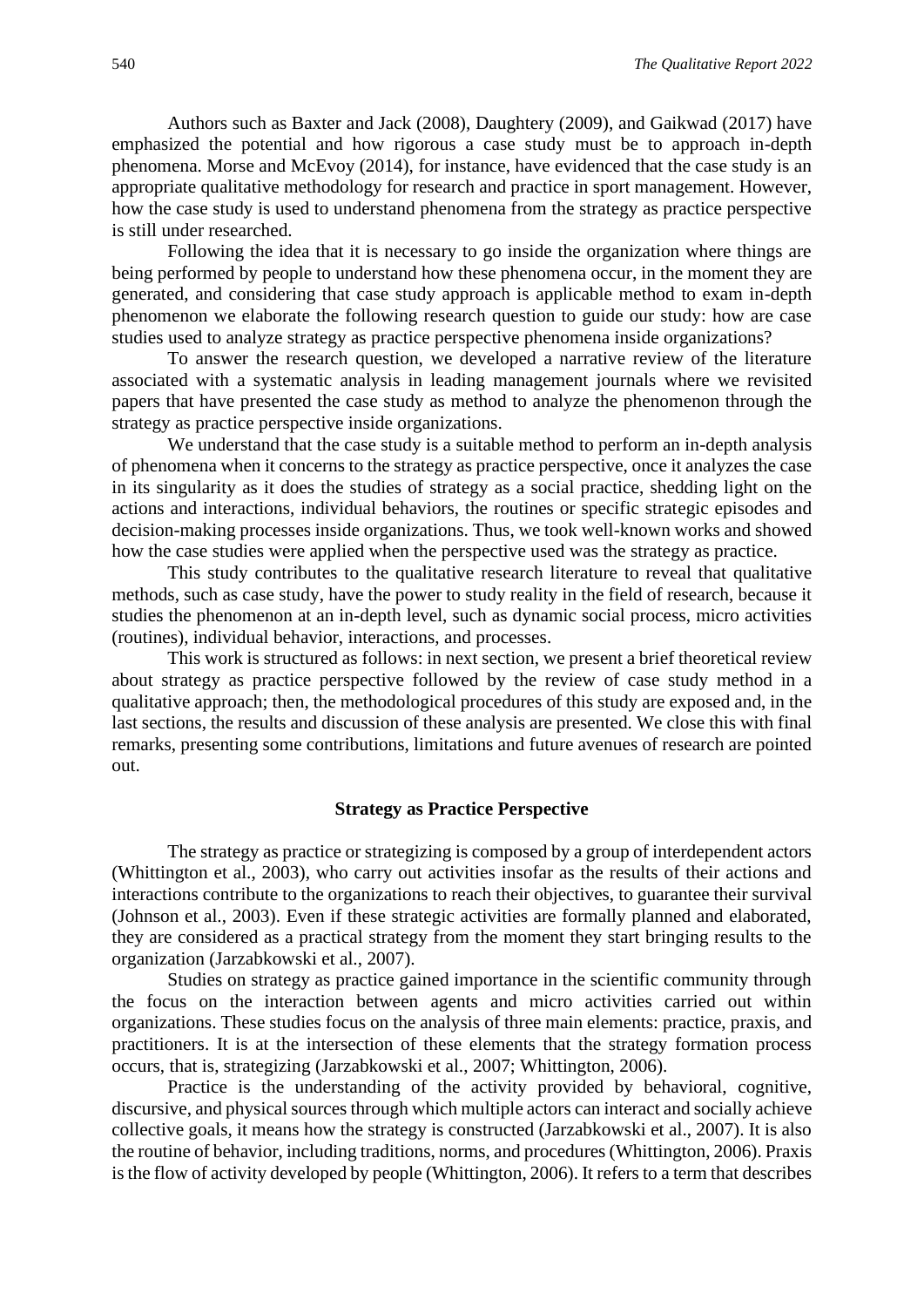human action in its entirety; according to Jarzabkowski et al. (2007), praxis is the interconnection between the action of different and dispersed groups, individuals, and the organization within which these individuals act and contribute. Practitioners, or the actors themselves, are the individuals who practice the strategies, they are the ones responsible for practicing (Whittington, 2006) and, therefore, they are intertwined with practice and praxis elements. They are units of analysis since they are active participants in the construction of activities that are consequences for the survival of the organization (Jarzabkowski et al., 2007).

Jarzabkowski et al. (2007) present in Figure 1 that strategy as practice or strategizing occurs in the link or connection between practice, praxis, and practitioners.

#### **Figure 1**

*A Conceptual Framework for Analyzing Strategy as Practice*



Strategizing comprises the nexus between practice, practices and practitioners. A, B, and C represent stronger foci on one of these interconnections depending upon the research problem to be addressed

*Note*. Jarzabkowski et al. (2007, p. 11)

Jarzabkowski et al. (2016) challenged the Practice-Based View of Strategy (PBV) suggested by Bromiley and Rau (2014) as they focused on practices as stand-alone phenomena and offered an integrative scheme to approach not only the practices but also the praxis and the practitioners of the strategy. As a complement to the practices, the scheme recognizes the links between practices, the ways in which they are engaged, who engages them and their potential outcomes. According to Jarzabkowski et al. (2016), to achieve results, companies cannot look only at the practices performed but also at how the practices have been done and by whom. This scheme is shown in Figure 2.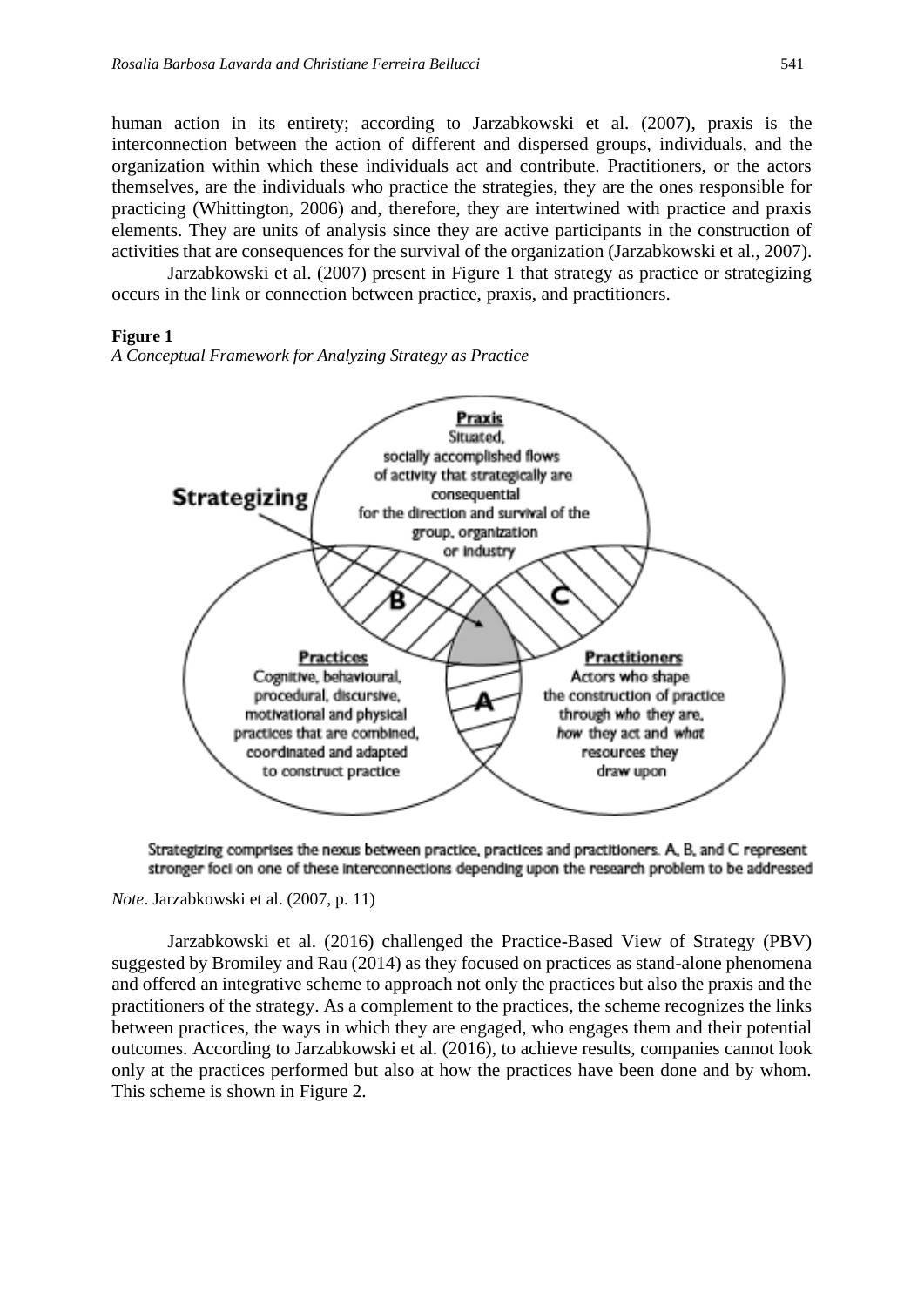

## **Figure 2**





In summary, the scheme shows that there is an interdependence between how and by who the practices are performed with the results of the organization and that without the appreciation of the mutual dependence, strategy research may misattribute the performance differentials and offer misleading advice to strategy practitioners (Jarzabkowski et al., 2016).

Many case studies have been developed to examine strategy as practice where they analyze the interactions among practices, praxis, and practitioners in organizations. We address this methodological strategy in the following section.

#### **The Case Study Method in a Qualitative Approach**

According to Yin (1989, 1993), the case study can be defined as a research strategy that is characterized by studying the phenomena as a dynamic process, within its real context, using several sources of evidence, to explain the phenomenon observed globally and considering its complexity. According to Yin (1989), individual, organizational, social, and political phenomena can be better understood with the contribution of the case study.

To Stake (2000), the case study concerns a choice of what will be studied, that is, the case. As a form of research, the case study is defined by the interest in individual cases, not by the research method used (Stake, 2000). In this line, Patton (2000) underlines that gathering comprehensive, systematic, and in-depth information about each case is the intend of case studies.

In general, case studies represent one, among others, strategy method when researchers have questions such as "how" and "why," mainly when events are difficult to be controlled and the phenomena are inserted in a real and contemporary context in organizations (Yin, 1989, 1993). Despite what Yin (1993) emphasizes concerning that to examination of a case, if your interest is more in understanding "how" and "why," other research methods could be adopted, such as grounded theory, for instance. Therefore, we understand that grounded theory is an option to investigate subjects that have not well developed yet or that there aren't enough elements about to be analyzed, following the idea of build a new theory.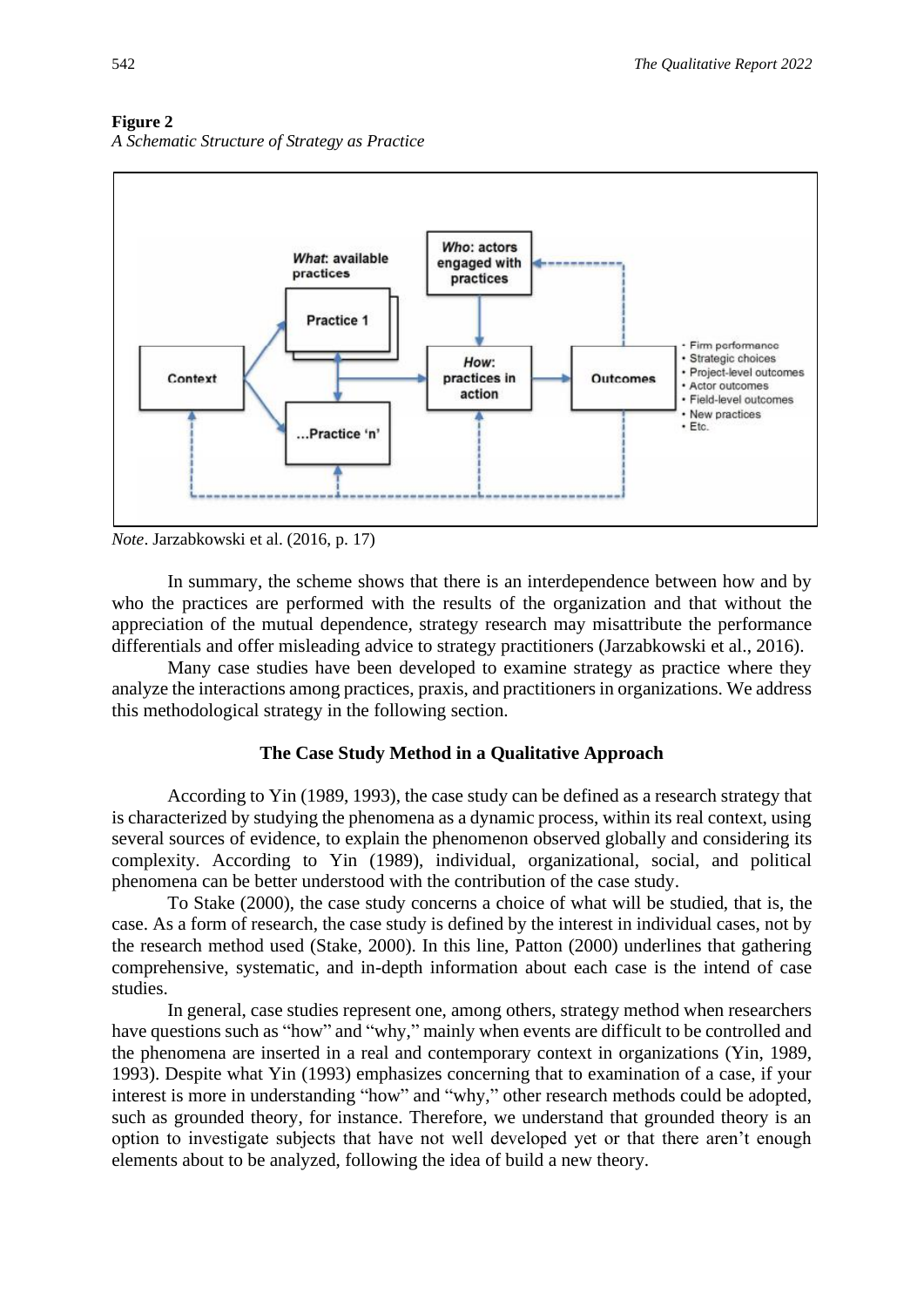Another point is that most research could involve questions of how and why, but we emphasize that we are focusing on qualitative methodology and in this line, we could compare with *what* questions that would guide to a quantitative investigation. Anyways, several different methods could be adopted but we are intrigued in how case studies are used to analyze strategy as practice perspective phenomena inside organizations.

Hartley (1994) points out that the main terms and conditions of use of this method are: (i) to explore social processes as they occur in organizations; (ii) to perform a dynamic, contextual and generally longitudinal analysis of several different actions and meanings that take place within organizations; (iii) to understand the social processes in their organizational and environmental context; (iv) to explore new processes and/or behaviors that are not well understood; (v) to capture the emergent and immanent properties of life in organizations and; (vi) to exploit organizational behavior that is informal, unusual, secret, or even illicit.

According to Lavarda and Balbastre (2009) and Pérez-Aguiar (1999), in line with Yin (1989), the project of a case study has six stages: (i) to establish the objectives of the research; (ii) to establish the theoretical framework of research; (iii) to define the unit of analysis; (iv) to select the cases that will be the object of the study; (v) to study a pilot case and; (vi) to draw up a case study protocol. In the latter case, Pérez-Aguiar (1999) states that sources of evidence (people, documents, direct observation, interview or questionnaire - structured or semistructured, etc.) and data collection procedures (which may be extended beyond mere collection of data, including aspects that affect access to the organization, such as the way the company is received, the ease or difficulty in obtaining the information, the knowledge of the interviewee) must be defined and anticipated in advance. It is also necessary to define whether an interview or questionnaire (structured or semi-structured) will be used.

In order to have proven quality, the case study seeks: (i) to use multiple sources of evidence that must come from two or more sources, but converging in relation to the same set of facts or discoveries; (ii) to establish a chain of evidence or explicit links between the questions asked, the data collected and the conclusions reached and, (iii) to use replication logic in multiple case studies with a case study protocol (Yin, 1989).

Patton (2000) also mentions about the data collection and states that case data consists of a selection of all the information collected through interview, direct observations, and documentary data, besides impressions and statements of others about the phenomenon analyzed. Yet, according to Stake (2000), to reduce misinterpretations, researchers can employ different procedures triangulating them to certify the clarity and validity of their own communication from the collected data, as well as avoiding the redundancy of data gathering. In this sense, we make a linkage of the case study as a proper method to understand in-depth phenomena in the strategy as practice perspective inside organizations.

#### **Methodological Procedures**

The goal of this study was to comprehend how case studies are used to analyze strategy as practice perspective inside organizations. To achieve the objective, we revisited papers published in high index management journals that have presented the case study as method to analyze phenomena from the strategy as practice perspective inside organizations.

Firstly, we searched articles in international databases such as Ebsco, Sage, Scopus, Science Direct, Web of Science and Strategy community site: strategy as practice (www.s-asp.org) combining the following keywords: strategy as practice, strategizing, strategic practices, and case study. We considered relevant papers in the following international journals Academy of Management Journal (IF: 7.191); Journal of Management Studies (IF: 5,839), Industrial Marketing Management (IF: 4.779), British Journal of Management (IF:4.779); Organization Studies (IF: 3.543); Human Relations (IF: 3.367); Long Range Planning (IF: 3.363); Strategic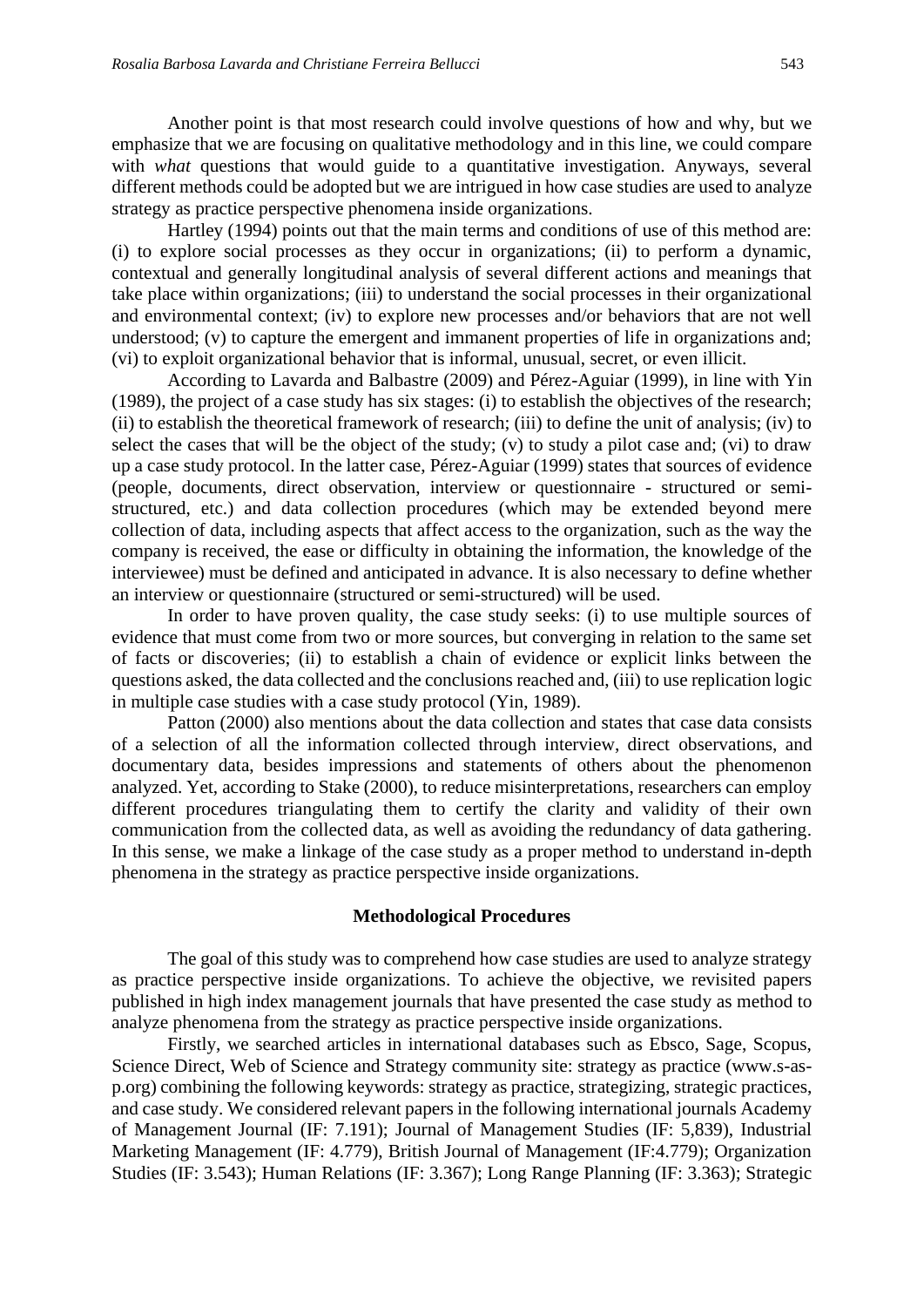organization (IF: 3.109); European Management Journal (IF: 2.985); Scandinavian Journal of Management (IF: 1,415).

The data sources described above were chosen because they are representative in the international context promoting the dissemination of research of organizational and management studies.

The articles obtained by the search strategy were evaluated according to the following criteria: (i) They deal with the theme "strategy as practice," "strategizing," and "strategic practices"; (ii) Use the case study as a research method strategy.

In the first step, through the keywords in the databases mentioned above, 94 articles were collected among essays and case studies between the years 2003 and 2017. After this first collection, a screening was done to verify which of the articles used the case study as the method to analyze inside organizations. There were then, 27 articles selected as shown on Table 1. The papers are presented in a chronological order.

#### **Table 1**

*References Selected* 

| $\mathbf{N}^{\text{o}}$ | Author(s)             | <b>Article title</b>                                                                                                                             | <b>Source</b>                                          | Year | Data collection source                                                                                                                                     |
|-------------------------|-----------------------|--------------------------------------------------------------------------------------------------------------------------------------------------|--------------------------------------------------------|------|------------------------------------------------------------------------------------------------------------------------------------------------------------|
| $\mathbf{1}$            | Jarzabkowski          | Strategic Practices: An<br><b>Activity Theory Perspective</b><br>on Continuity and Change.                                                       | Journal of<br>Management<br><b>Studies</b><br>IF:5.839 | 2003 | Interview, observation,<br>ethnographic data,<br>documents, and archival<br>data.                                                                          |
| $\overline{2}$          | Salvato               | The Role of Micro-Strategies<br>in the Engineering of Firm<br>Evolution.                                                                         | Journal of<br>Management<br><b>Studies</b><br>IF:5.839 | 2003 | Interviews, documents,<br>direct observation                                                                                                               |
| $\mathbf{3}$            | Maitlis &<br>Lawrence | Orchestral Manoeuvres in the<br>dark: Understanding failure in<br>organizational strategizing.                                                   | Journal of<br>Management<br><b>Studies</b><br>IF:5.839 | 2003 | Direct observation of<br>meetings and rehearsals,<br>Interviews with orchestra<br>managers, and other key<br>actors, and extensive<br>documentary analysis |
| $\overline{\mathbf{4}}$ | Samra-<br>Fredricks   | Strategizing as Lived<br>Experience and Strategists'<br>Everyday Efforts to Shape<br>Strategic Direction.                                        | Journal of<br>Management<br><b>Studies</b><br>IF:5.839 | 2003 | Ethnography, close-up<br>observation, conversation<br>analysis, recording of the<br>routines.                                                              |
| 5                       | Régner                | Strategy Creation in the<br>Periphery:<br><b>Inductive Versus Deductive</b><br>Strategy Making*<br>inductive versus deductive<br>strategy making | Journal of<br>Management<br><b>Studies</b><br>IF:5.839 | 2003 | Personal observation,<br>semi-structured in-depth<br>interviews, company<br>documents and archival<br>data.                                                |
| 6                       | Rouleau               | Micro-Practices of Strategic<br>Sensemaking and<br>Sensegiving: How Middle<br>Managers Interpret and Sell<br>Change Every Day.                   | Journal of<br>Management<br><b>Studies</b><br>IF:5.839 | 2005 | Semi-participant<br>observations, semi-<br>structured interviews, and<br>document analyses.                                                                |
| $\overline{7}$          | Mantere               | Strategic practices as enablers<br>and disablers of championing<br>activity.                                                                     | Strategic<br>Organization<br>IF:3.109                  | 2005 | Semi-structured<br>interviews.                                                                                                                             |
| 8                       | Sminia                | Strategy formation as layered<br>discussion.                                                                                                     | Scandinavian<br>Journal of<br>Management<br>IF:1.415   | 2005 | Direct real-time<br>observation, formal<br>interviews; the collection<br>of ethnographic data from<br>casual observation, and<br>document analysis.        |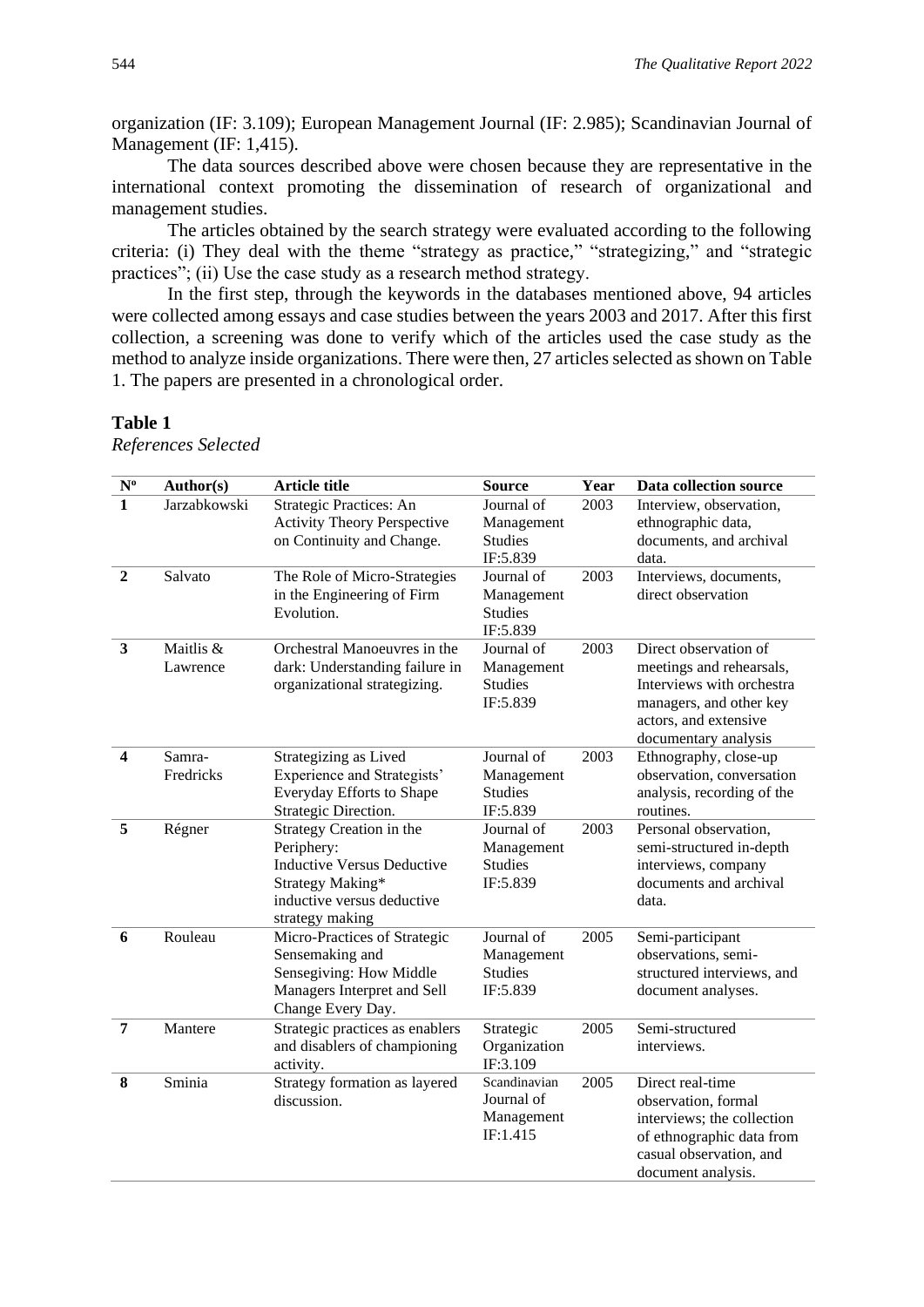| $\boldsymbol{9}$ | Balogun &<br>Johnson                  | From intended strategies to<br>unintended outcomes: the<br>impact of change recipient<br>sensemaking.            | Organization<br><b>Studies</b><br>IF:3.543               | 2005 | Interviews, direct<br>observation, and<br>documents analysis.                                         |
|------------------|---------------------------------------|------------------------------------------------------------------------------------------------------------------|----------------------------------------------------------|------|-------------------------------------------------------------------------------------------------------|
| 10               | Hoon                                  | Committees as strategic<br>practice: The role of strategic<br>conversation in a public<br>administration.        | Human<br>Relations<br>IF:3.367                           | 2007 | Observations in meetings<br>and workshops, semi-<br>structured interviews, and<br>documents analysis. |
| 11               | Laine & Vaara                         | Struggling over subjectivity:<br>A discursive analysis of<br>strategic development in a<br>group.                | Human<br>Relations<br>IF:3.367                           | 2007 | Participant observation, all<br>kinds of company<br>documents and target<br>interviews.               |
| 12               | Paroutis &<br>Pettigrew               | Strategizing in the multi-<br>business firm: Strategy teams<br>at multiple levels and over<br>time.              | Human<br>Relations<br>IF:3.367                           | 2007 | Interviews.                                                                                           |
| 13               | Stensaker &<br>Falkenberg             | Making sense of different<br>responses to corporate change.                                                      | Human<br>Relations<br>IF:3.367                           | 2007 | Interviews, observations,<br>and secondary<br>information.                                            |
| 14               | Sillince &<br>Mueller                 | Switching strategic<br>perspective: Reframing of<br>accounts of responsibility.                                  | Organization<br><b>Studies</b><br>IF:3.543               | 2007 | Interviews, documents<br>analysis and observations.                                                   |
| 15               | Jarzabkowski                          | Shaping strategy as a<br>structuration process.                                                                  | Academy of<br>Management<br>Journal<br>IF:7.191          | 2008 | Interviews, documents<br>analysis and observations.                                                   |
| 16               | Jarzabkowski<br>& Seild               | The Role of Meetings in the<br>Social Practice of Strategy.                                                      | Organization<br><b>Studies</b><br>(E:3.543)              | 2008 | Observations, interviews,<br>documents analysis.                                                      |
| 17               | Jarzabkowiski<br>& Balogun            | The Practice and Process of<br>Delivering Integration through<br>Strategic Planning.                             | Journal of<br>Management<br><b>Studies</b><br>(E: 5.839) | 2009 | Interviews, documents<br>analysis and observations.                                                   |
| 18               | Hendry, Kiel<br>& Nicholson           | How boards strategise: A<br>strategy as practice view.                                                           | Long Range<br>Planning<br>(IF: 3.363)                    | 2010 | In-depth and semi-<br>structured interviews.                                                          |
| 19               | Jarzabkowski,<br>Spee & Smets         | Material artifacts: Practices<br>for doing strategy with stuff.                                                  | European<br>Management<br>Journal<br>(E:2.985)           | 2013 | Non-participant<br>observation, interview, and<br>documents data.                                     |
| 20               | Aaboen,<br>Dubois &<br>Lind           | Strategizing as networking for<br>new ventures.                                                                  | Industrial<br>Marketing<br>Management<br>(E: 4.779)      | 2013 | Interviews and documents<br>(secondary data) analysis.                                                |
| 21               | Paroutis,<br>Franco &<br>Papadopoulos | Visual interactions with<br>strategy tools: producing<br>strategic knowledge in<br>workshops.                    | <b>British</b><br>Journal of<br>Management<br>(E:4.779)  | 2015 | Direct observation,<br>interviews, and video-<br>audio recording.                                     |
| 22               | Werle & Seidl                         | The Layered Materiality of<br>Strategizing: Epistemic<br>Objects and the Interplay<br>between Material Artefacts | <b>British</b><br>Journal of<br>Management<br>(IF:4.779) | 2015 | Interviews, direct<br>observation, photography,<br>and documents analysis.                            |
| 23               | Jarzabkowski,<br>Burke & Spee         | Constructing Spaces for<br>Strategic Work: A Multimodal<br>Perspective                                           | <b>British</b><br>Journal of<br>Management               | 2015 | Ethnography observation,<br>videorecording, and<br>interviews.                                        |
| 24               | Tidström &<br>Rajala                  | Coopetition strategy as<br>interrelated praxis and<br>practices on multiple levels.                              | Industrial<br>Marketing<br>Management<br>(E: 4.779)      | 2016 | Interview and documents<br>analysis                                                                   |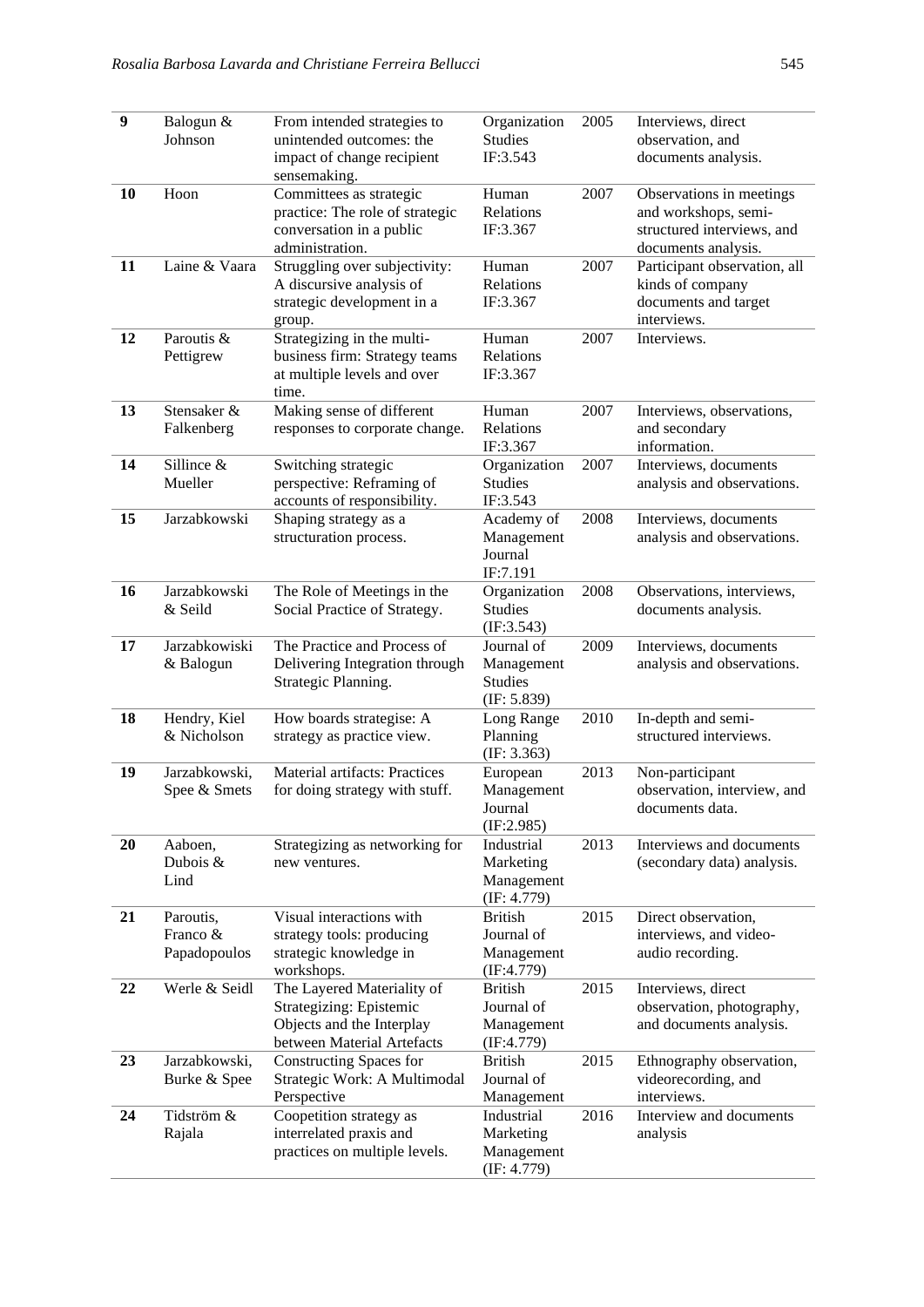| 25 | Darbi & Knott   | Strategising practices in an<br>informal economy setting: A<br>case of strategic networking. | European<br>Management<br>Journal<br>(E: 2.985) | 2016 | interviews, observations,<br>shadowing, secondary<br>data, and everyday<br>ethnography. |
|----|-----------------|----------------------------------------------------------------------------------------------|-------------------------------------------------|------|-----------------------------------------------------------------------------------------|
| 26 | Concannon $&$   | Boards strategizing in liminal                                                               | European                                        | 2017 | Interviews.                                                                             |
|    | Nordberg        | spaces: Process and practice,                                                                | Management                                      |      |                                                                                         |
|    |                 | formal and informal.                                                                         | Journal                                         |      |                                                                                         |
| 27 | Pfister, Jack & | Strategizing open innovation:                                                                | Scandinavian                                    | 2017 | Observation and                                                                         |
|    | Darwin          | How middle managers work                                                                     | Journal of                                      |      | interviews.                                                                             |
|    |                 | with performance indicators.                                                                 | Management                                      |      |                                                                                         |
|    |                 |                                                                                              | (E: 1.415)                                      |      |                                                                                         |

The analysis was carried out through the narrative review of the literature seeking to discuss the development of cases. This review seeks to promote the advancement of knowledge in the field of strategy (Jarzabkowski & Spee, 2009; Langley, 1999) since the narrative review of the literature is based on the abundance or scarcity of information about a given topic, as well as the divergence of opinions or the lack of consensus (Green et al., 2006).

To analyze the papers selected, we have categorized the articles into five themes, or categories, that have been mostly used by the research using strategy as practice perspective, which are: (i) dynamic social process; (ii) close look at micro activities (routines); (iii) individual behavior; (iv) interactions and (v) how processes occur. Although the strategy as practice perspective studies includes all these categories (Jarzabkowski, 2005; Jarzabkowski et al., 2007; Johnson et al., 2003; Whittington, 2006), sometimes even together, we decided to separate them to present the analysis in a structured and clear way indicating how they developed the case study as the research method to explain the real-life phenomena.

In Table 2 we expose the similarities between the case study and strategy as practice perspective in relation to the categories approached.

#### **Table 2**.

*Categories and Similarities between Case Study and Strategy as Practice Perspective*

| <b>Categories</b>                    | <b>The Case Study</b>                                                                                                                                                                                                                                                    | The Strategy as Practice Perspective                                                                                                                                                                                                                                                                                                                                                                                                                                             |
|--------------------------------------|--------------------------------------------------------------------------------------------------------------------------------------------------------------------------------------------------------------------------------------------------------------------------|----------------------------------------------------------------------------------------------------------------------------------------------------------------------------------------------------------------------------------------------------------------------------------------------------------------------------------------------------------------------------------------------------------------------------------------------------------------------------------|
| Dynamic<br><b>Social Process</b>     | Studies the phenomena as a dynamic process<br>(Yin, 1989). Explores social processes as<br>they occur in organizations (Hartley, 1994).                                                                                                                                  | Studies the strategy as a social process<br>(Jarzabkowski, 2005; Whittington, 2006).                                                                                                                                                                                                                                                                                                                                                                                             |
| Close look at<br>micro<br>activities | The purpose of case studies is to gather<br>comprehensive, systematic, and in-depth<br>information (Patton, 2000). It is used when<br>the interest is the particularity of a case<br>(Stake, 2000).                                                                      | Observes the phenomena at a close range and<br>it cannot be understood from a distance<br>(Whittington, 1996; Jarzabkowski, 2005).<br>Close look at the micro level phenomena<br>(Johnson, Melin & Whittington, 2003;<br>Whittington, 2006; Jarzabkowski, et al.,<br>2007). The strategizing perspective needs to<br>trace the detailed micro activities which<br>constitute the day-to-day activities of<br>individuals<br>that make<br>strategies<br>up<br>(Whittington, 2003) |
| Actions and<br>Interactions          | Contributes to understanding the individual,<br>social,<br>organizational,<br>political<br>and<br>phenomena (Yin, 1989).<br>It may be used to analyze several different<br>actions (Hartley, 1994).<br>Provide a better understanding of the<br>phenomena (Stake, 2000). | Analyzes the human actions and interactions<br>of individuals practicing the<br>strategy<br>(Whittington, 2006; (Jarzabkowski et al.,<br>2007). It studies the construction of the flow<br>of activities and interactions of multiple<br>actors and the practices on which they are<br>based (Jarzabkowski et al., 2007).                                                                                                                                                        |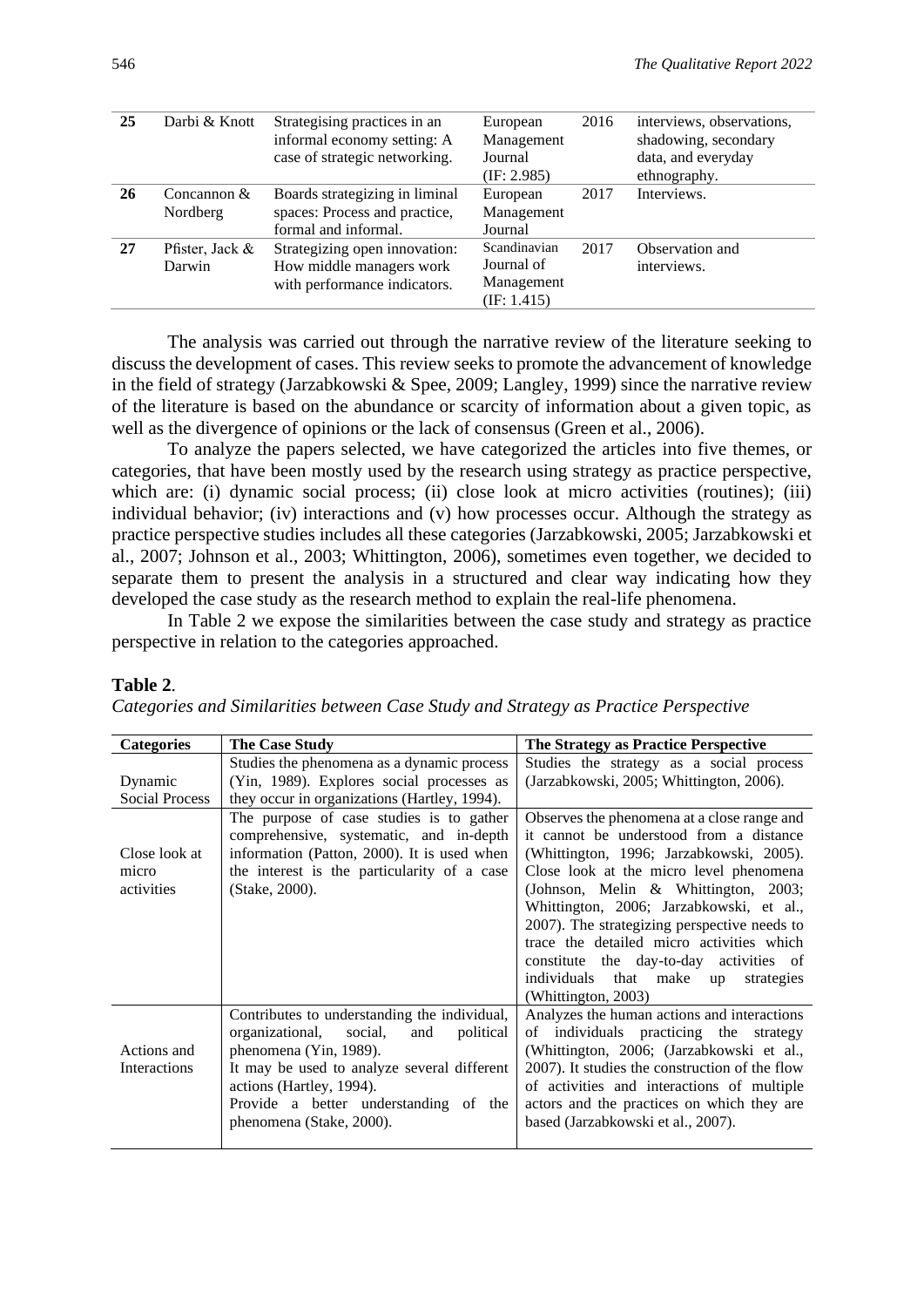| Individual<br>behavior    | Explores new processes and/or behaviors that<br>are not well understood as well as exploiting<br>that organizational behavior that is informal,<br>unusual, secret, or even illicit (Hartley,<br>1994).<br>Well-structured case studies are holistic and<br>context sensitive and can be individuals,<br>groups, organizations, cultures, regions, or<br>nation-states (Patton, 2000). | Understands the behavior of the members<br>involved in strategizing (Jarzabkowski et al.,<br>$2007$ ). |
|---------------------------|----------------------------------------------------------------------------------------------------------------------------------------------------------------------------------------------------------------------------------------------------------------------------------------------------------------------------------------------------------------------------------------|--------------------------------------------------------------------------------------------------------|
| How<br>processes<br>occur | Used when researchers who have questions<br>such as how and why (Yin, 1989).                                                                                                                                                                                                                                                                                                           | Understands how strategy is constructed<br>(Jarzabkowski et al., 2007).                                |

In the next section we present the result of the narrative analysis from those categories applied to the papers previously selected.

#### **Result Analysis and Discussion**

This section presents how case studies were used in the selected papers to analyze strategy as practice perspective phenomena inside organizations, that is, case studies were used to analyze phenomena such as (i) dynamic social process; (ii) close look at micro activities (routines); (iii) individual behavior; (iv) interactions and (v) how processes occur.

#### **Dynamic Social Process**

Starting with the dynamic social process category, we found one paper that addressed the theme (Smínia, 2005). The study used the case study as methodological approach to explain the processes of the organizations happening in real-time, from the practice lenses, showing the dynamic process within its real context as suggested by Yin (1989). According to Johnson et al. (2003), the activity-based view considers the processes and investigate what really is done inside organizations by practitioners through their actions and interactions. In this topic, the researchers used almost the seven sources of evidence mentioned by Yin (1989) once all sources provide in-depth comprehension about the phenomena (Morse & McEvoy, 2014).

In this sense, Smínia (2005) analyzed the day-to-day activities comprising the strategy process at the senior management level in a construction company of the Netherlands. To understand it from an in-depth perspective, the author collected ethnographic data from direct interviews, casual observation, and document analysis. All sources provide in-depth comprehension about the phenomena (Morse & McEvoy, 2014).

#### **Micro Activities - Routines**

The second issue approached by the authors were the routines inside the organization, where three authors made an in-depth observation of what was done and by whom (Rouleau, 2005; Salvato, 2003; Samra-Fredericks, 2003). According to Whittington (1996), a close observation of what strategists do in their strategy routines is needed to understand strategizing better.

Salvato (2003) proposed a model of strategic evolution as a sequence of intentional recombination of a company´s core micro-strategy with new resources and organizational routines based on two comparative case studies of two Italian firms.

It is important to mention that all those researchers looked closely inside the organizations to gather comprehensive, systematic, and in-depth information, as proposed by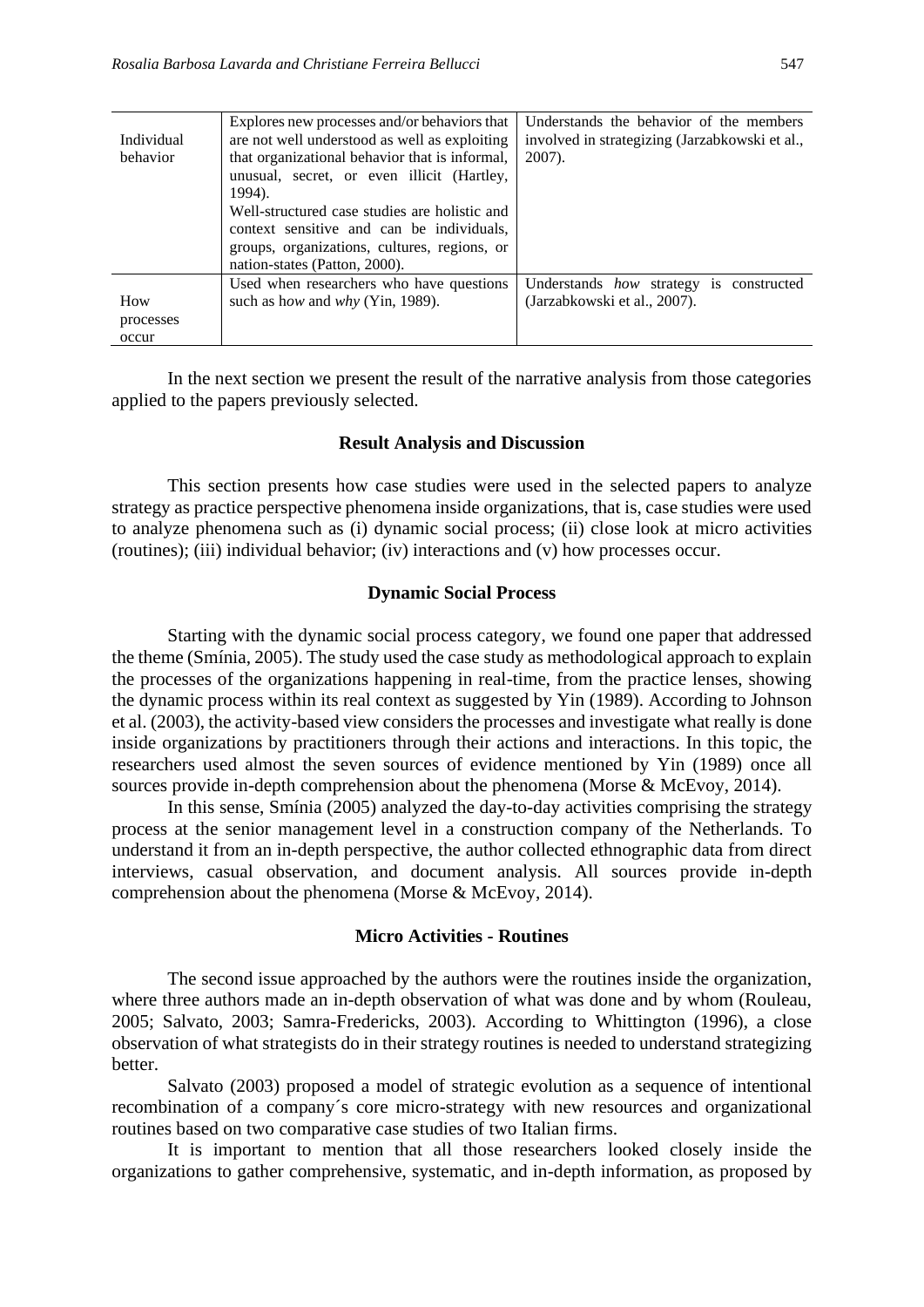Patton (2000) and which is the purpose of the strategy as practice perspective (Whittington, 1996) such as strategists' linguistic skills and forms of knowledge for strategizing (Samra-Fredericks, 2003) and their routines and conversations (Rouleau, 2005), for example. More specifically, Rouleau (2005) has adopted the case study as a method to contribute to the deep understanding of the sensemaking and sensegiving by which the strategists, in the case the middle managers, interpret and sell strategic change.

The data were collected mostly through semi-participant observations, semi-structured interviews and document analyses (Yin, 1989). Transcripts of existing interviews, catalogues, news clippings, and annual reports have also been used and triangulated (Yin, 1989).

## **Individual Behavior**

In order to understand the strategizing behavior of the top management team of three universities from the United Kingdom, Jarzabkowski (2008) conducted a seven-year longitudinal qualitative case study as suggested by Hartley (1994), when he stated that exploring new processes and/or behaviors that are not well understood is one of the main term and condition to use the case study as the research method.

To reach the objective, Jarzabkowski (2008), like the other authors, collected data through interviews, documentary sources and nonparticipant observation of strategy meetings, pre- and post-meeting observations, shadowing, and other on-site observational data (Yin, 1989), which enabled her to explore strategizing behaviors and processes as they unfolded.

Jarzabkowski (2008) has addressed how the managers shape either the structural context or the interpretations of organization members, that is, what the managers do in the strategy process. As reported by Jarzabkowski et al. (2007) the action, part of the strategy, must be studied if one wants to understand how the strategy is constructed. It can be done by analyzing the process of doing the strategy that researchers can comprehend how strategists behave. The practices are the routines of behavior, including traditions, norms, and procedures, as stated by Whittington (2006).

In the same line as Jarzabkowski (2008), Sillince and Muller (2007) have explained the different positions taken by middle and top management team about a strategy failure and concentrated their study in the reframing of accounts of responsibility for strategy. Hoon (2007), in her turn, conducted a single longitudinal qualitative in-depth case study in a German university to examine the role of committees as a strategic practice during the implementation of personnel development in a public administration, Laine and Vaara (2007) examined the discourses and practices of strategic development in an engineering and consulting group.

To study the phenomena from the strategy as practice perspective, data collection has been conducted mainly through interviews, documents analysis and direct/participant in-loco observations, as suggested by Yin (1989).

#### **Actions and Interactions**

The studies with the strategy as practice perspective have also conducted case studies to analyze the interactions of the members that do the strategies in the organizations (Aaboen et al., 2013; Balogun & Johnson, 2005; Jarzabkowski, 2003; Jarzabkowski et al., 2015; Werle & Seidl, 2015). In general, the studies focused on the practical activities in which the organizational members interact as well as on the strategic practices through which interaction are conducted, which are premises of the strategy as practice literature (Jarzabkowski, 2003). According to Yin (1989), the case study is a method that contributes to the understanding of social and organizational phenomena and so it does the strategy as practice perspective (Whittington, 2007).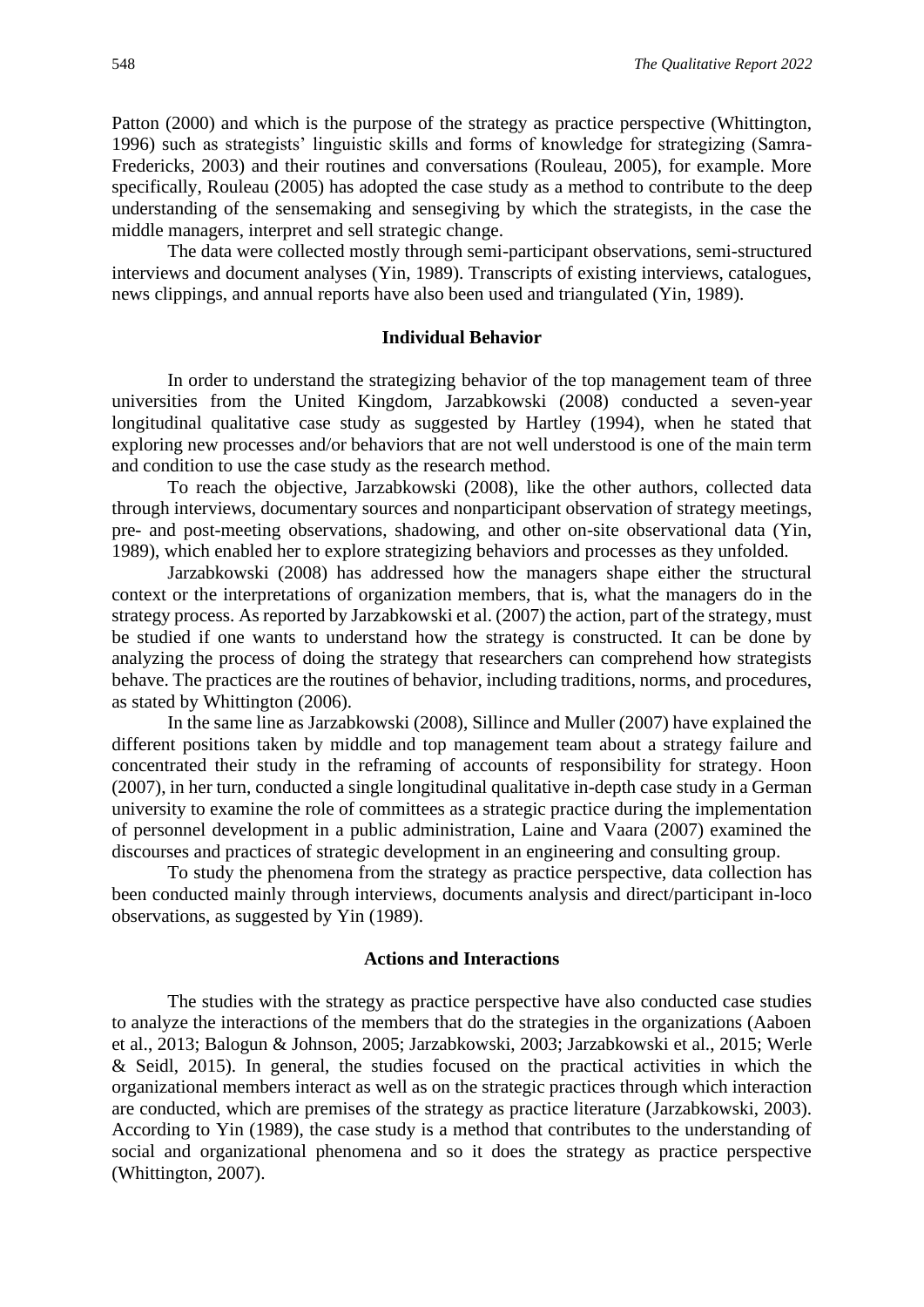In this sense, in opposition to the mainstream of strategy studies, the strategy as practice perspective is concerned with the actions and interactions of the individuals practicing the strategy within organizations (Jarzabkowski et al., 2007; Whittington, 1996). This perspective examines the interaction of the actors in everyday practices with the social and physical features of context (Jarzabkowski, 2003). According to Balogun and Johnson (2005), they chose the case study to approach the phenomena once they wanted to capture the contextual richness and complexity of the case.

The data, as suggested by Yin (1989), were collected by multiple sources like participant observation of meetings, written participants of the research notes, as well as photographs, documents, and interviews.

#### **How Processes Occur**

Most of the papers examined in this narrative review adopted the strategy as practice perspective and the case study as the method to understand how things occur inside the organizations where they showed how strategy is constructed and how these practices impact the organization's daily life (Jarzabkowski et al., 2007). According to Yin (1989), the case study is generally the method used to understand "how" and "why" a contemporary phenomenon occurs in some real-life context.

Paroutis, Franco, and Papadopoulos (2015) investigated how the top management team in a medium sized enterprise creates a strategy tool during a workshop. By using the case study as a qualitative method, they could see the interaction of the members, the in-depth discussions and all the activities involved those kinds of events. We share the thought of Morse and McEvoy (2014) and affirm that it would be very difficult to capture such phenomena without a qualitative case study as the research method.

In the same line, Maitlis and Lawrence (2003) studied the failure in the organizational strategizing process of members of a British symphony orchestra to construct an artistic strategy for their organization. The focus of the study was to understand how decisions were made and to identify and explain the patterns of involvement for a variety of different stakeholder groups. Régner (2003) has also examined how managers create and develop strategy in practice by using a dual longitudinal case study methodology including a single indepth study combined with a multiple retrospective study four multinational companies.

Other authors conducted case studies to understand how organizational strategies met, or failed to meet with everyday work (Mantere, 2005); how managers respond to the same corporate change initiatives (Stensaker & Falkenberg, 2007); how strategy meetings are involved in either stabilizing existing strategic orientations (Jarzabkowski & Seild, 2008); how strategic planning is able to deliver strategic integration within organizations (Jarzabkowski & Balogun, 2009) and how boards "do" strategy (Hendry et al., 2010; Paroutis & Pettigrew, 2007).

Additionally, Jarzabkowski et al. (2013) studied the practice of underwriting managers in reinsurance companies and identified the material artifacts that the managers used to appraise reinsurance deals to identify their practices and how the artifacts influence on that.

Tidström and Rajala (2016) focused on coopetition praxis and practices and how these are interrelated on the micro, meso and macro levels. In the same year, Darbi and Knott (2016) used a single case study to explore how an informal business and its network partners do strategic networking. Not to mention, in 2017, Concannon and Nordberg (2017) revisited the work of directors, that is, how they engage in strategizing on the service side. Finally, Pfister, Jack, and Darwin (2017), with the new topic on strategizing - Open strategy - have studied how middle managers work with performance indicators to strategize.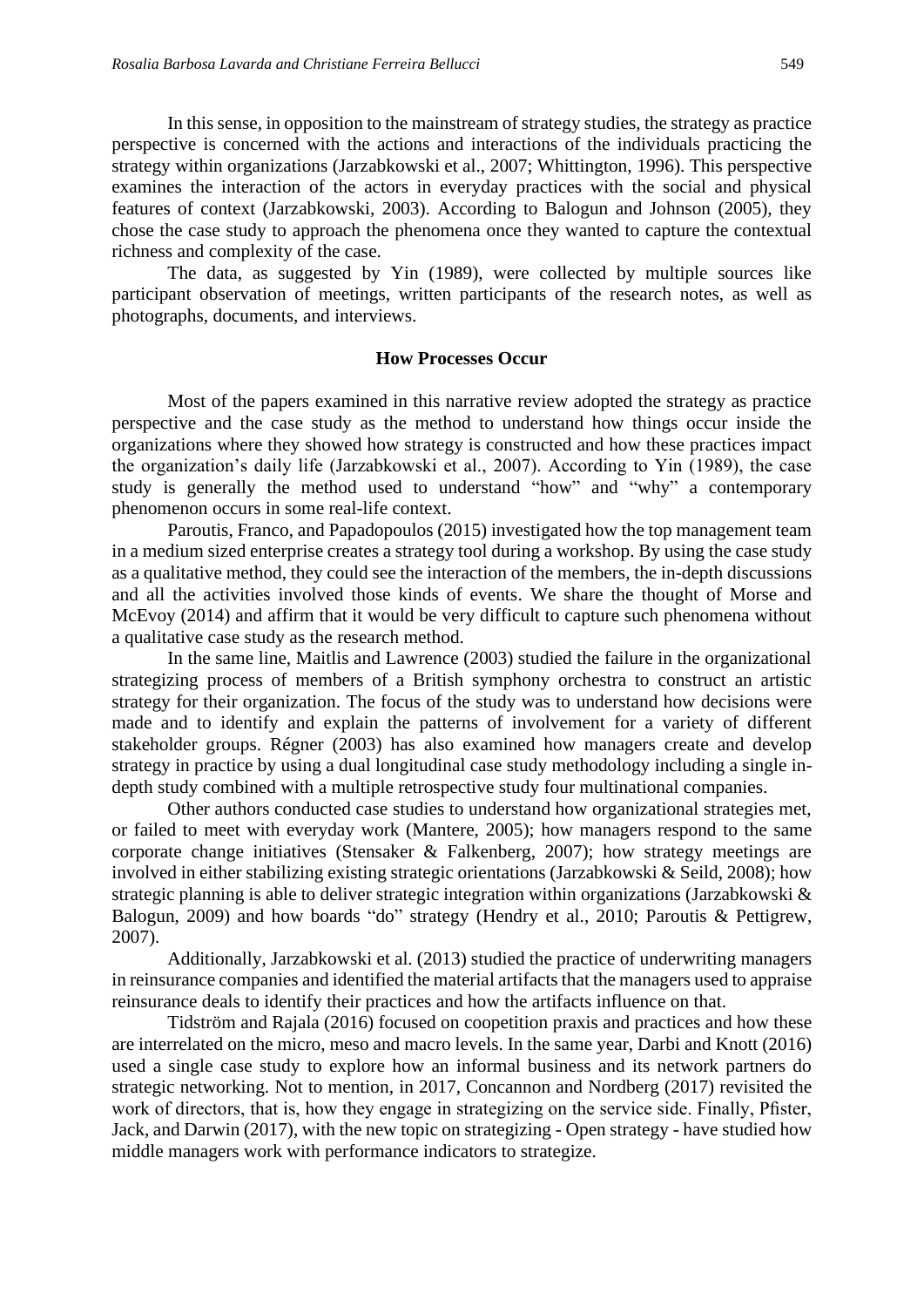It is relevant to mention that even though the authors have used the case study to analyze how processes occur it does not exclude the fact that the processes are always done by people from inside and outside the organization, that is, the practitioners, through their actions and interactions, and the processes are the outcomes derived from those activities. On this wise, we remind Jarzabkowski et al. (2016) and emphasize that practices cannot be seen in isolation, as the praxis and practitioners must be taken into consideration.

To analyze how process occur, authors collected data from in-depth interviews, participant observations, video and audio recording and extensive documentary analysis as Patton (2000), Yin (1989), Lavarda and Balbastre (2009) and Pérez-Aguiar (1999) proposed to guarantee the validity and reliability of the studies (Yin, 1989) and rigor (Daughtery, 2009; Gaikwad, 2017).

#### **Discussion**

It is relevant to notice that the papers analyzed in this narrative review constituted indepth studies once they went inside the organization, approached the dynamic social processes; had close look at micro activities (routines); tried to comprehend the individual behavior of the members participants of the strategy making process; aimed to understand their interactions and how they construct the strategy in a micro perspective. To do that they used, as a method, the case study since they wanted to approach phenomena from the lenses of the strategy as a social practice.

Because the strategy as practice is interested in situated, concrete activity (Whittington, 2003), the strategizing perspective needs to trace the detailed micro activities which constitute the day-to-day actions of individuals that participate in the strategy making process. The way of doing that is through face-to-face contact, interviews, and observation "in locus" or inside the case (Yin, 1993) which are sources of data collection pointed by Yin (1993), Stake (2000), Hartley (1994), and Patton (2000). This was well noticed in all the papers that composed the present study.

We also observed that all the papers presented rigor in the case studies used (Daughtery, 2009; Gaikwad, 2017) and triangulated the data collected from the sources mentioned above. To Yin (1989), the triangulation of data becomes a rational foundation, so any finding or conclusion in a case study is going to be more convincing and accurate. Besides, the triangulation is valid once is makes use of multiple perceptions to clarify the meaning of the researched phenomena (Stake, 2000).

In this way, we could confirm, through this analysis, that the case study is one of most adequate methods to understand such practices as they contribute to have a better understanding the phenomena in its particularity (Stake, 2000) such as dynamic process (Yin, 1989). Furthermore, case study may be a suitable method to explore social processes as they occur in organizations (Hartley, 1994); it gathers comprehensive, systematic, and in-depth information from practitioners (Patton, 2000; Splitter et al., 2021); it contributes to understanding the individual, organizational, social, and political phenomena (Yin, 1989); it explores new processes and/or behaviors that are not well understood (Hartley, 1994) and, lastly, it is appropriate when researchers have questions such as "how" and "why" (Yin, 1989).

Finally, we understand that the detailed case studies analyzed provided insights into how practices related to strategy are conducted, how promoted actions and interactions among its practitioners and how decision-making are being shaped inside organizations.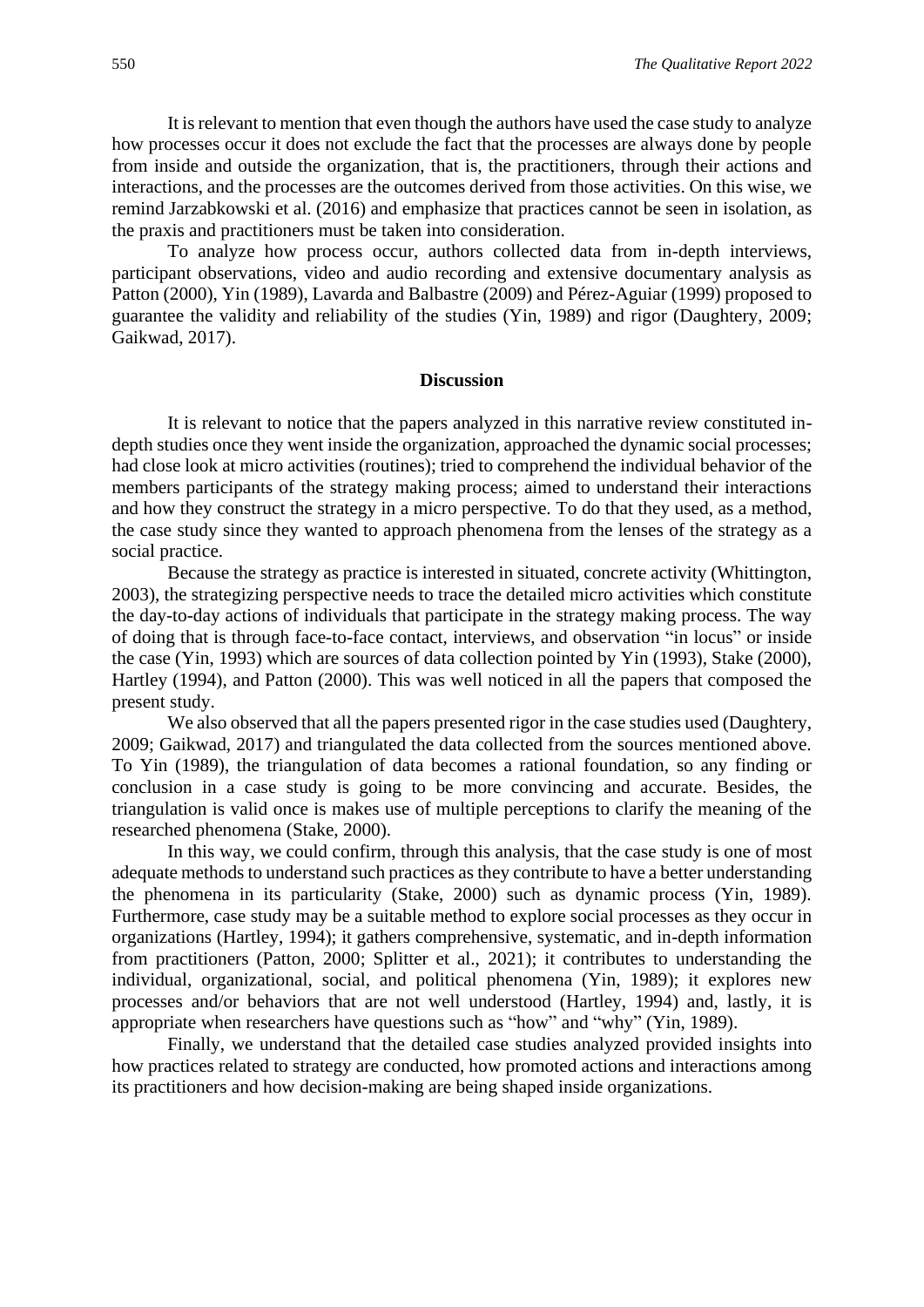#### **Final Remarks**

The goal of this study was to comprehend how case studies are used to analyze strategy as practice perspective phenomena inside organizations. To achieve the objective, we revisited papers published in high index management journals that have presented the case study as method to analyze the phenomenon from the strategy as practice perspective, conducting a theoretical narrative review associated with a systematic analysis of the literature seeking to discuss the development of cases.

We understand that the case study was a suitable method to perform an in-depth analysis of phenomena inside organizations when it concerns the strategy as practice perspective since it contributes to the analysis of the case in its singularity as it does the studies of strategy as a social practice. Furthermore, the case study as a qualitative method shedding light on the actions and interactions, individual behaviors, the routines, or specific strategic episodes as well as the decision-making processes inside organizations (Patton, 2000; Stake, 2000; Yin 1989, 1993).

Whittington (1996) observed that the strategy as practice perspective would have some implications for practitioners and research, being it the most radical challenge for the academic community where it would be necessary to go through the routines of practice which cannot be done from a distance and do more than manipulate large statistical databases.

The contribution of this theoretical study is that it highlights the importance of more qualitative methods, with focus on case study, to study reality inside organizations (Iasbech  $\&$ Lavarda, 2018), in addition to those addressed by Golsorkhi et al. (2015). Also, this study contributes to the qualitative research literature to reveal that qualitative methods, such as case study, have the power to study reality in the field of research, because it studies the phenomenon at an in-depth level, such as dynamic social process, micro activities (routines), individual behavior, interactions, and processes. Thus, we point out the relevance of qualitative research applying the case study method to investigate phenomena from the strategy as practice perspective. Besides, in accordance with Morse and McEvoy (2014), we understand that researchers can consider using qualitative case study methodology when it can contribute to the comprehension of specific situations while bringing a deeper answer to research questions.

As limitation, we point out the scope of the paper that is limited to a theoretical investigation (Whetten, 1989) investigation and does not intend on being tested empirically this time. It means we did not conduct a case study in practice, we only analyzed how others have been conducted. Besides, it is important to highlight that the references selected for this analysis carry a conceptual bias related to the profile of the researchers.

Thus, we believe that future studies may be conducted focusing on empirical research using the case study combined with other methods such as grounded theory, ethnomethodology, or ethnographic studies. Furthermore, we noticed that since 2003, according to these articles studied here, that there has been an increasing number of studies applying the case study as a method to understand the organizations' strategies in practice and their micro practices in different contexts, thus, to get more evidence, we point it out as a future avenue to be explored.

By going deep inside the organization, conducting powerful studies involving people in action in their environment, in their day-to-day activities and practices, we can better understand and comprehend phenomena that involve practices and practitioners and look for still unanswered questions: where are those practices leading us as a community of practitioners?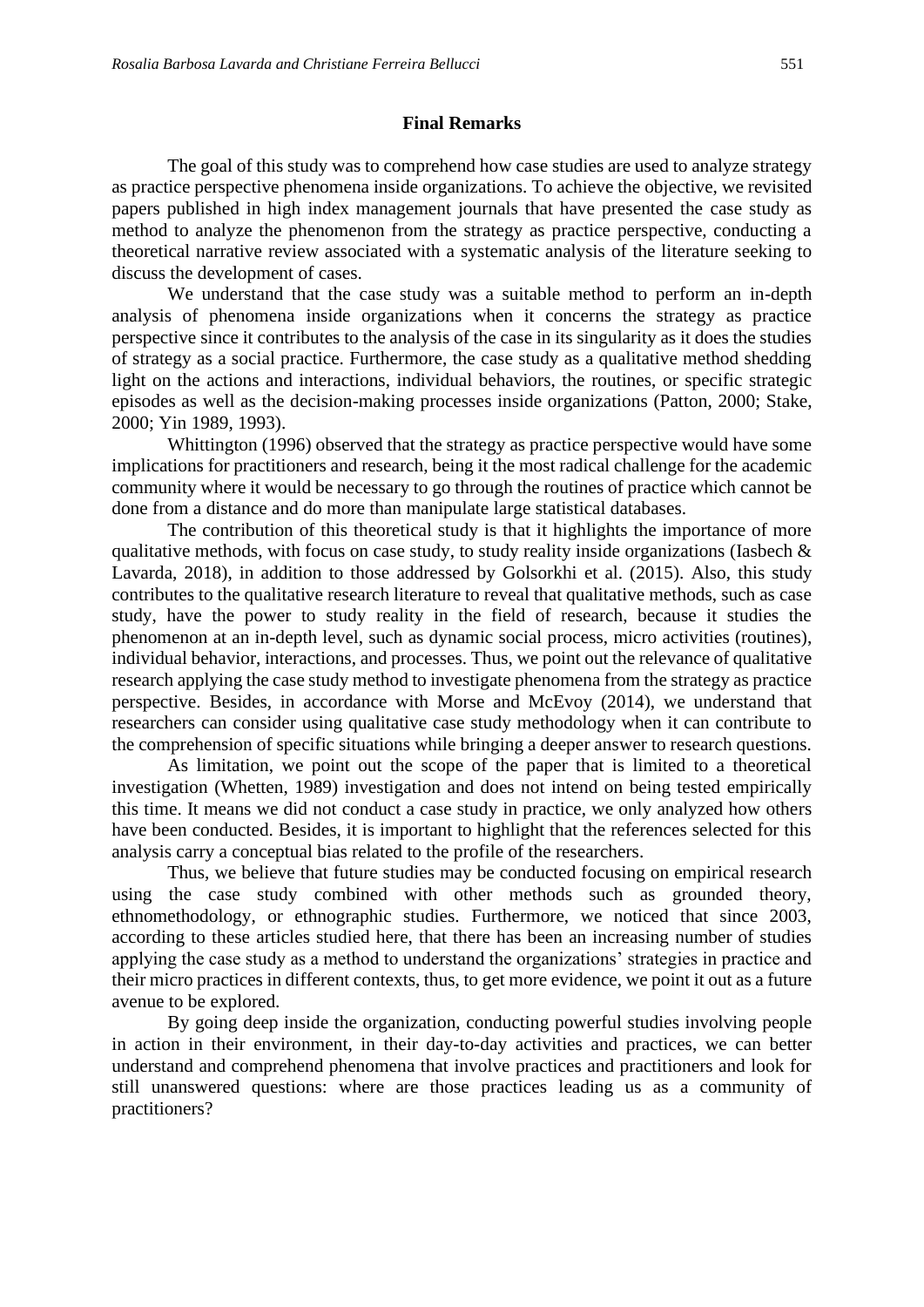#### **References**

- Aaboen, L., Dubois, A. & Lind, F. (2013). Strategizing as networking for new ventures. *Industrial Marketing Management, 42*(7)*,* 1033-1041. <https://doi.org/10.1016/j.indmarman.2013.07.003>
- Balogun, J., & Johnson, G. (2005). From intended strategies to unintended outcomes: The impact of change recipient sensemaking. *Organization Studies. 26*(11), 1573-1651. <https://doi.org/10.1177/0170840605054624>
- Baxter, P., & Jack, S. (2008). Qualitative case study methodology: Study design and implementation for novice researchers. *The Qualitative Report, 13*(4), 544-559. <https://doi.org/10.46743/2160-3715/2008.1573>
- Bromiley, P., & Rau, D. (2014). Towards a practice‐based view of strategy. *Strategic Management Journal, 35*(8), 1249-1256. <https://doi.org/10.1002/smj.2238>
- Concannon, M., & Nordberg, D. (2017). Boards strategizing in liminal spaces: Process and practice, formal and informal. *European Management Journal, 36*(1), 71-82. <https://doi.org/10.1016/j.emj.2017.03.008>
- Darbi, W. P. K., & Knott, P. (2016). Strategising practices in an informal economy setting: A case of strategic networking. *European Management Journal, 34*(4),400-413. <https://doi.org/10.1016/j.emj.2015.12.009>
- Daughtery, C. (2009). An exercise in rigor: A review of Robert K. Yin's case study research design and methods. *The Qualitative Report, 14*(2), 162-165. <https://doi.org/10.46743/2160-3715/2009.2842>
- Gaikwad, P. (2017). Including rigor and artistry in case study as a strategic qualitative methodology. *The Qualitative Report, 22*(13), 3431-3446. <https://doi.org/10.46743/2160-3715/2017.3436>
- Golsorkhi, D., Rouleau, L., Seidl, D., & Vaara, E. (2015). Introduction: What is strategy as practice? In D. Golsorkhi, L. Rouleau, D. Seidl, & E. Vaara (Eds.), *Cambridge handbook of strategy as practice* (pp. 1-30). Cambridge University Press.
- Green, B. N., Johnson, C. D., & Adams, A. (2006). Writing narrative literature reviews for peer-reviewed journals: Secrets of the trade. *Journal of Chiropractic Medicine, 5*(3), 101-117. [https://doi.org/10.1016/S0899-3467\(07\)60142-6](https://doi.org/10.1016/S0899-3467(07)60142-6)
- Hartley, J. (1994). Case studies in organizational research. In C. Cassel & G. Symon (Eds.), *Qualitative methods in organizational research: A practical guide* (pp. 208-229). Sage.
- Hendry, K. P., Keil, G. C., & Nicholson, G. (2010). How boards strategise: A strategy as practice view*. Long Range Planning*, *43*(1), 33-56. <https://doi.org/10.1016/j.lrp.2009.09.005>
- Hoon, C. (2007). Committees as strategic practice: The role of strategic conversation in a public administration. *Human Relations, 60*(6), 921-952. <https://doi.org/10.1177/0018726707080081>
- Iasbech, P. A. B., & Lavarda, R. A. B. (2018). Strategy and practices: A qualitative study of a Brazilian public healthcare system of telemedicine. *International Journal of Public Sector Management, 31*(3), 347-371. <https://doi.org/10.1108/IJPSM-12-2016-0207>
- Jarzabkowski, P. (2003). Strategy practices: An activity theory perspective on continuity and change. *Journal of Management Studies*, *40*(1), 23-55. [https://doi.org/10.1111/1467-](https://doi.org/10.1111/1467-6486.t01-1-00003) [6486.t01-1-00003](https://doi.org/10.1111/1467-6486.t01-1-00003)
- Jarzabkowski, P. (2005). *Strategy as practice*: *An activity-based approach*. Sage.
- Jarzabkowski, P. (2008). Shaping strategy as a structuration process. *Academy of Management Journal*, *51*(4), 621-650.<https://doi.org/10.5465/AMJ.2008.33664922>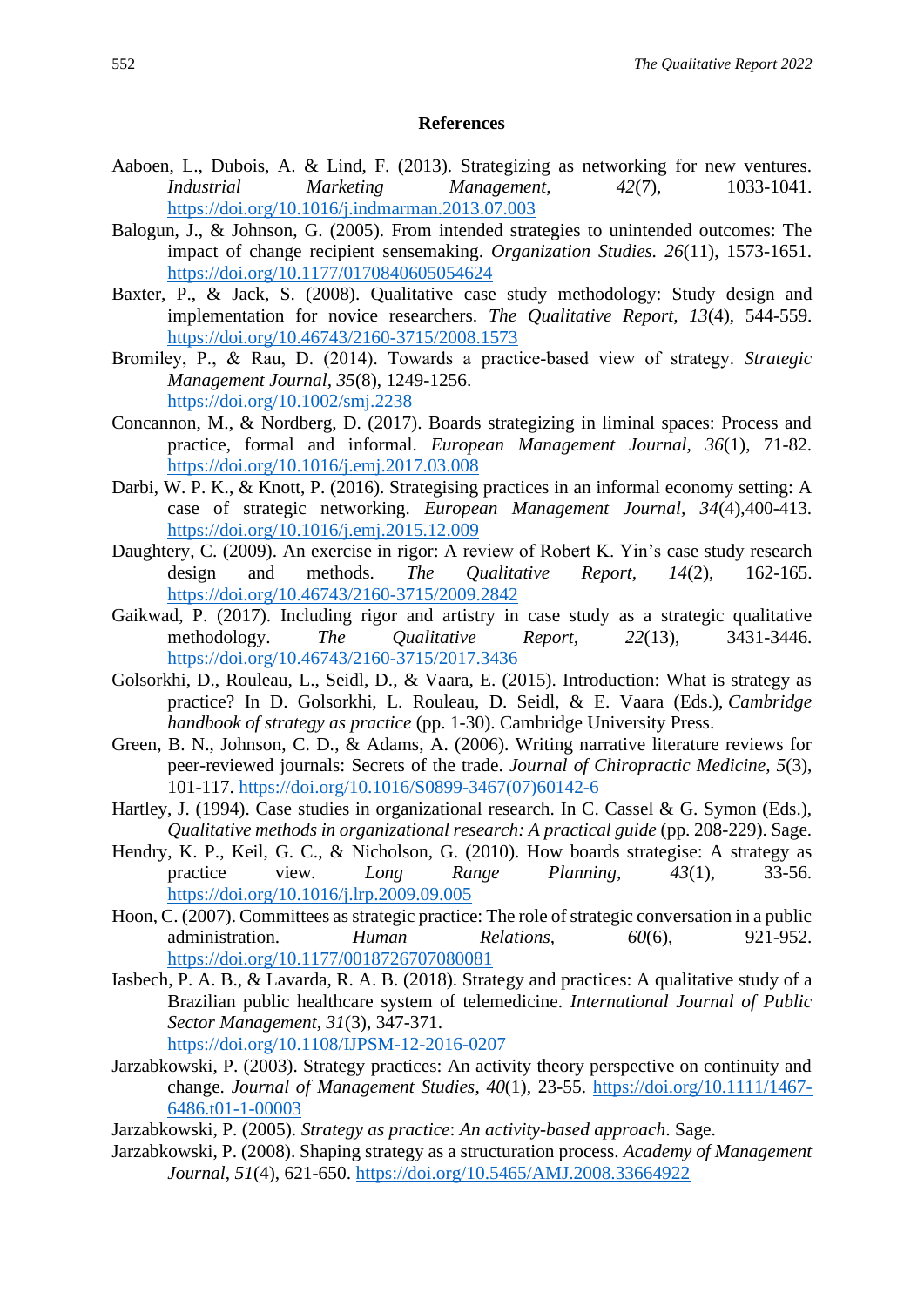- Jarzabkowski, P., & Balogun, J. (2009). The practice and process of delivering integration through strategic planning. *Journal of Management Studies, 46*(8), 1255-1288. <https://doi.org/10.1111/j.1467-6486.2009.00853.x>
- Jarzabkowski, P., & Fenton, E. (2006). Strategizing and organizing in pluralistic contexts. *Long Range Planning*, *39*(6), 631-648.<https://doi.org/10.1016/j.lrp.2006.11.002>
- Jarzabkowski, P., & Seidl, D. (2008). The role of meetings in the social practice of strategy. *Organization Studies, 29*(11), 1391-1426.<https://doi.org/10.1177/0170840608096388>
- Jarzabkowski, P., & Spee, A. (2009). Strategy-as-practice: A review and future directions for the field**.** *International Journal of Management Review*, *11*(1), 69-95. <https://doi.org/10.1111/j.1468-2370.2008.00250.x>
- Jarzabkowski, P., & Whittington, R. (2008) Strategy-as practice approach to strategy research and education. *Journal of Management Inquiry, 17*(4), 282-286. <https://doi.org/10.1177/1056492608318150>
- Jarzabkowski, P., Balogun, J., & Seidl D. (2007). Strategizing: The challenges of a practice perspective. *Human Relations, 60*(1), 5-27. <https://doi.org/10.1177/0018726707075703>
- Jarzabkowski, P., Burke, G., & Spee, P. (2015). Constructing spaces for strategic work: A multimodal perspective. *British Journal of Management*, *26*(1), 26-47. <https://doi.org/10.1111/1467-8551.12082>
- Jarzabkowski, P., Kaplan, S., & Seidl, D. (2016). On the risk of studying practices in isolation: Linking what, who, and how in strategy research. *Strategic Organization, 14*(3), 248- 259.<https://doi.org/10.1177/1476127015604125>
- Jarzabkowski, P., Spee, A. P., & Smets, M. (2013). Material artefacts: Practices for doing strategy with stuff. *European Management Journal*, *31*(1) 41-54. <https://doi.org/10.1016/j.emj.2012.09.001>
- Johnson, G., Melin, L., & Whittington, R. (2003). Micro strategy and strategizing: towards an activity‐based view. *Journal of management studies, 40*(1), 3-22. <https://doi.org/10.1111/1467-6486.t01-2-00002>
- Laine, P., & Vaara, E. (2007). Struggling over subjectivity: A discursive analysis of strategic development in a group. *Human Relations, 60*(1), 29-58. <https://doi.org/10.1177/0018726707075279>
- Langley, A. (1999). Strategies for theorizing from process data. *Academy of Management Review, 24*(4), 691-710.<https://doi.org/10.5465/amr.1999.2553248>
- Lavarda, R., & Balbastre, F. (2009). Modelo de diseño del estudio de caso en una investigación sobre el proceso estratégico. *Proceedings of 6th International Meeting of the Iberoamerican Academy of Management*. <http://revistas.unicentro.br/index.php/capitalcientifico/article/view/4772/3398>
- Maitlis, S., & Lawrence, T. B. (2003). Orchestral manoeuvres in the dark: Understanding failure in organizational strategizing. *Available at* SSRN 371247. <https://doi.org/10.1111/1467-6486.t01-2-00006>
- Mantere, S. (2005). Strategic practices as enablers and disablers of championing activity. *Strategic Organization,* 3(*2*), 157-184.<https://doi.org/10.1177/1476127005052208>
- Morse, A., & McEvoy, C. D. (2014). Qualitative research in sport management: Case study as a methodological approach. *The Qualitative Report, 19*(31), 1-13. <https://doi.org/10.46743/2160-3715/2014.1032>
- Paroutis, S. L., Franco, A., & Papadopoulos, T. (2015). Visual interactions with strategy tools: Producing strategic knowledge in workshops. *British Journal of Management, 26*, S48- S66.<https://doi.org/10.1111/1467-8551.12081>
- Paroutis, S., & Pettigrew, A. (2007). Strategizing in the multi-business firm: Strategy teams at multiple levels and over time. *Human Relations*, *60*(1), 99-135.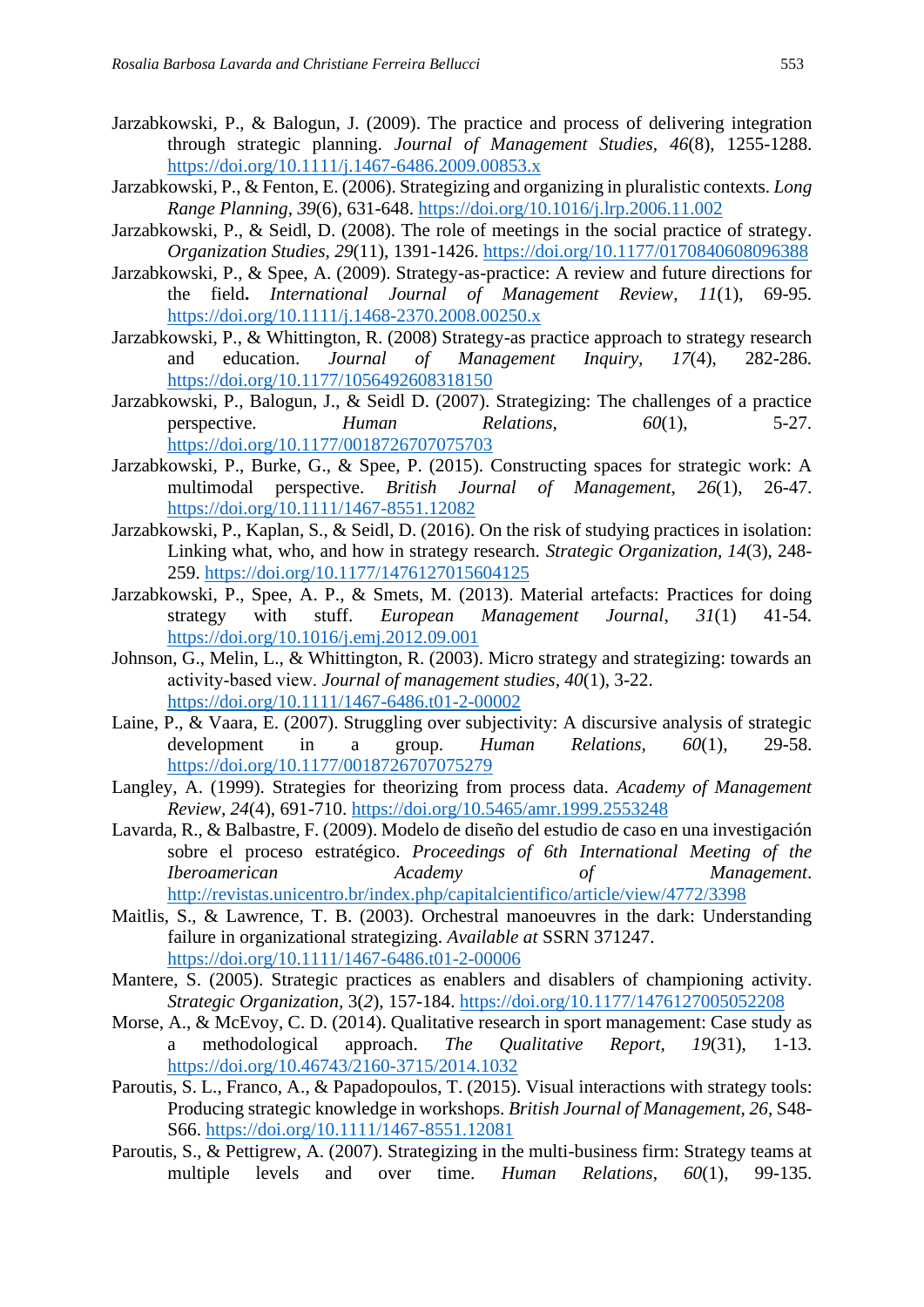<https://doi.org/10.1177/0018726707075285>

- Patton, M. Q. (2000). *Qualitative research and evolution methods* (3<sup>rd</sup> ed). Sage Publications.
- Pérez-Aguiar, W. (1999). El estúdio de casos. En F. J., Sarabia (Ed), *Metodologia para la investiagciòn em marketing y dirección de empresas* (pp. 108-110). Pirámide
- Pfister, J. A., Jack, S. L & Darwin, S. N. (2017). Strategizing open innovation: How middle managers work with performance indicators. *Scandinavian Journal of Management, 33*(3) 139-150.<https://doi.org/10.1016/j.scaman.2017.06.001>
- Régner, P. (2003). Strategy creation in the periphery: Inductive versus deductive strategy making strategy creation in the periphery: Inductive versus deductive strategy making. *Journal of Management Studies*, *40*(1), 57-82. [https://doi.org/10.1111/1467-6486.t01-](https://doi.org/10.1111/1467-6486.t01-1-00004) [1-00004](https://doi.org/10.1111/1467-6486.t01-1-00004)
- Rouleau, L. (2005). Micro-practices of strategic sensemaking and sensegiving: How middle managers interpret and sell change every day. *Journal of Management Studies*, *42*(7), 1413-1441.<https://doi.org/10.1111/j.1467-6486.2005.00549.x>
- Salvato, C. (2003). The role of micro-strategies in the engineering of firm evolution. *Journal of Management Studies*, *40*(1), 83-108[. https://doi.org/10.1111/1467-6486.t01-2-00005](https://doi.org/10.1111/1467-6486.t01-2-00005)
- Samra-Fredericks, D. (2003). Strategizing as lived experience and strategists' everyday efforts to shape strategic direction. *Journal of Management Studies*, *40*(1), 141-174. <https://doi.org/10.1111/1467-6486.t01-1-00007>
- Sillince, J., & Muller, F. (2007). Switching strategic perspective: The reframing of accounts of responsibility. *Organization Studies*, *28*(2), 155-176. <https://doi.org/10.1177/0170840606067989>
- Smínia, H. (2005). Strategy formation as layered discussion. *Scandinavian Journal of Management*, *21*(3), 267-291.<https://doi.org/10.1016/j.scaman.2004.09.002>
- Splitter, V., Jarzabkowski, P., & Seidl, D. (2021). Middle managers' struggle over their subject position in Open Strategy processes. *Journal of Management Studies, Sept., 30th .*. <https://doi.org/10.1111/joms.12776>
- Stake, R. E. (2000). Case studies. In N. K. Denzin & Y. S. Lincoln (Eds.), *Handbook of qualitative research* (pp. 435-453). SAGE.
- Stensaker, I., & Falkenberg, J. (2007). Making sense of different responses to corporate change. *Human Relations, 60*(1)*,* 137-177.<https://doi.org/10.1177/0018726707075287>
- Tidström, A., & Rajala, A. (2016). Coopetition strategy as interrelated praxis and practices on multiple levels. *Industrial Marketing Management*, *58*(7), 35-44. <https://doi.org/10.1016/j.indmarman.2016.05.013>
- Werle, F., & Seidl, D. (2015). The layered materiality of strategizing: Epistemic objects and the interplay between material artefacts in the exploration of strategic topics. *British Journal of Management*, *26*, S67-S89.<https://doi.org/10.1111/1467-8551.12080>
- Whetten, D. A. (1989). What constitutes a theoretical contribution? *Academy of Management Review, 14*(4), 490-495.<https://doi.org/10.5465/amr.1989.4308371>
- Whittington, R. (1996). Strategy as practice. *Long Range Planning*, *29(*5*),* 731-735. [https://doi.org/10.1016/0024-6301\(96\)00068-4](https://doi.org/10.1016/0024-6301(96)00068-4)
- Whittington, R. (2003). The work of strategizing and organizing: For a practice perspective. *Strategic Organization*, *1*(1), 117-126.<https://doi.org/10.1177/147612700311006>
- Whittington, R. (2006). Completing the practice turn in strategy research. *Organization Studies*, *27(*5*),* 613-634.<https://doi.org/10.1177/0170840606064101>
- Whittington, R. (2007). Strategy practice and strategy process, family differences and the sociological eye. *Organization Studies*, *28*(10), 1575-1586. [https://doi.org/10.1177/0170\(840607081557](https://doi.org/10.1177/0170(840607081557)
- Whittington, R. (2014) Making strategy: The hard work of institutional innovation in an open professional field. *Proceedings of the 14th EURAM*: *Waves and wings of strategic*